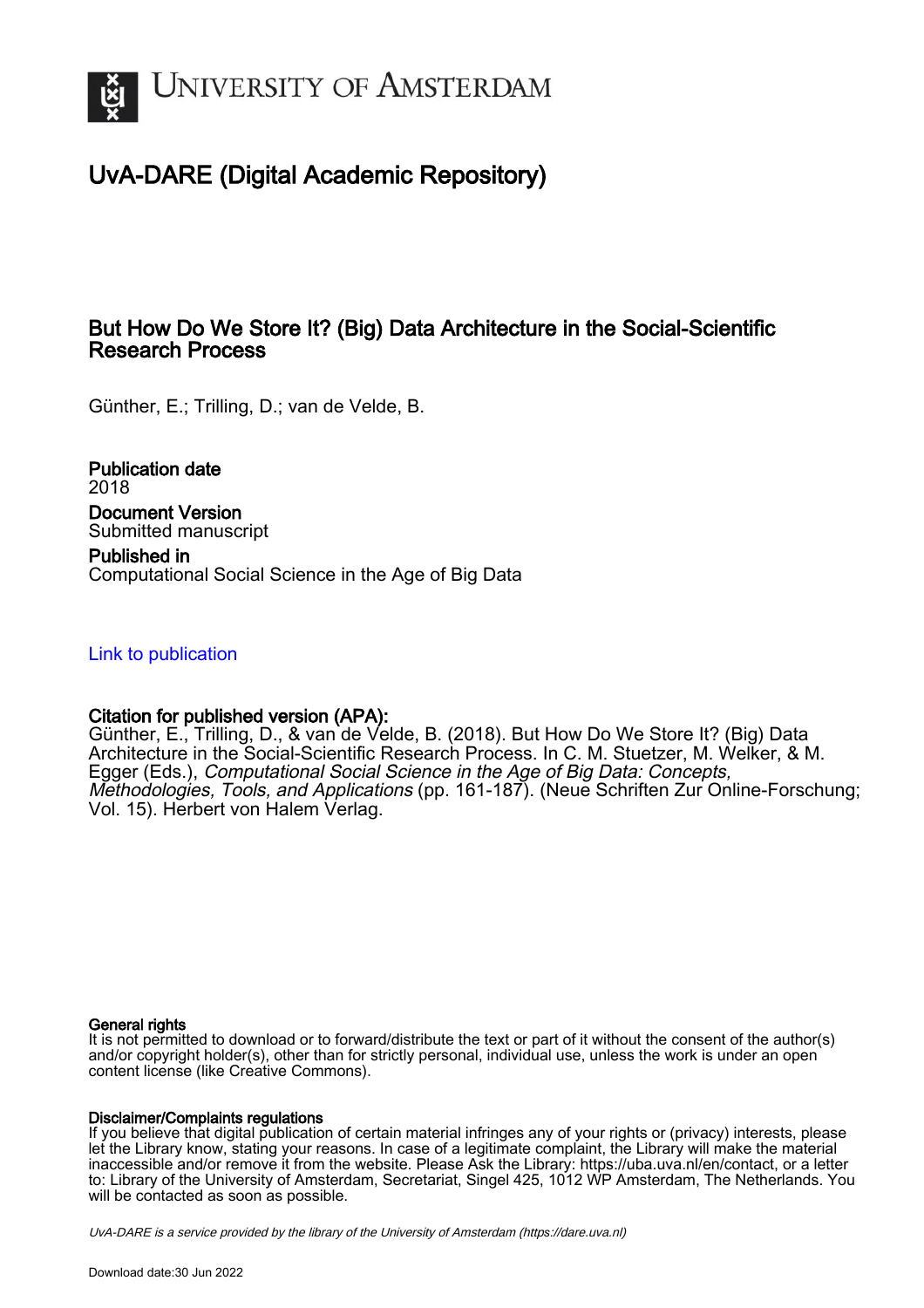# But how do we store it? (Big) data architecture in the social-scientific research process

Damian Trilling d.c.trilling@uva.nl, +31-648133576 Department of Communication Science, University of Amsterdam Postbus 15791, 1001 NG Amsterdam, Netherlands

> Bob van de Velde R.N.vandeVelde@uva.nl, +31-653396804 Informatics Institute, University of Amsterdam Postbus 94323, 1090 GH Amsterdam, Netherlands

Elisabeth Günther elisabeth.guenther@uni-muenster.de, +49-2518329236 Department of Communication, University of Münster Bispinghof 9-14, 48143 Münster, Germany

*Abstract. The social-scientific research process is usually considered to consist of reviewing literature and theory, followed by the generation of research questions or hypotheses, the collection of data, their analysis, and writing up the findings. In this chapter, we argue that in the age of Big Data, social scientists have to increasingly consider a step that can be located between the collection and analysis of data: the storage of the data. Based on the notion of data architecture, we discuss how the choices made at this stage impact the ways the data can be used and the research questions that can be answered. In particular, we compare file dumps, relational databases, document stores, and graph databases. We develop a scheme to make a choice for one of these approaches based on four criteria: the need for preprocessing, the properties of the data, the research design, the available infrastructure, and the available expertise. We conclude by summarizing their strengths and weaknesses along two dimensions: ease-of-storage versus reliability-of-retrieval and ease-of-use versus power-to-explore.*

#### **Introduction**

Throughout the last decades, a large body of social-scientific methodological literature on both data *collection* and data *analysis* has been accumulated. With the emergence of computational methods in the social sciences, both parts have been addressed and new methods and techniques have been incorporated into the methodological toolbox of relevant disciplines. For instance, there is literature on the different ways to *collect* (e.g., Trilling, 2014), *clean* (e.g., Günther & Scharkow, 2014) and *analyze* large-scale data sets (e.g., Boumans & Trilling, 2016; Burscher, Odijk, Vliegenthart, de Rijke, & de Vreese, 2014;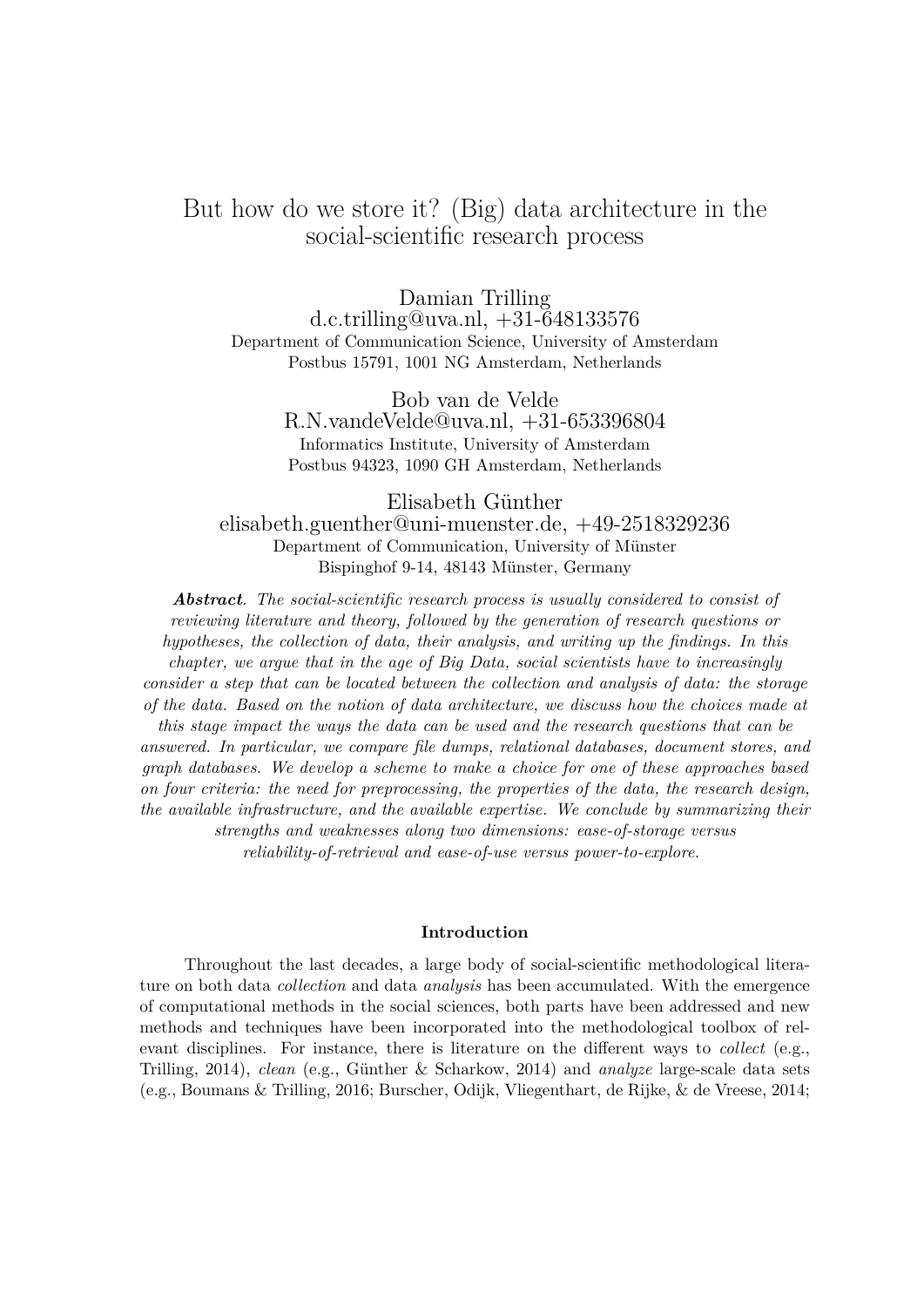Grimmer & Stewart, 2013; Günther & Quandt, 2016; Jacobi, van Atteveldt, & Welbers, 2016; Maireder, Ausserhofer, Schumann, & Taddicken, 2015). However, there is a lack of attention to the step in between: the management and the architecture of the data. While this step did not need much attention in the "old" paradigm of manual analysis (storing printed newspaper copies is a trivial task), making the right choices in how to organize and store the data has important implication in the "new" paradigm of computational analysis of large-scale datasets (see also Kitchin, 2014).

In this chapter, we argue that for the computational social scientist – next to technical skills for data collection and data analysis, such as data mining or machine learning techniques –, being able to make informed decisions regarding the data architecture is equally important: As a prerequisite to conduct analyses of these types, researchers need to be able to organize and manage the underlying data. When working with large and complex datasets, *a priori* choices have big implications and are hard to undo. Problems can include lost data, overwhelming analysis times, and misleading analyses. We first introduce a model that illustrates how considerations related to data architecture fit into the social-scientific research process. We then discuss different criteria that have to be considered and how they relate to different data models and paradigms.

A prototypical use case might help to illustrate the consequences of different choices that can be made. Let us assume we want to conduct a large-scale analysis of (online) news items. Only one or two years of coverage from the major news outlets of one single country easily amounts to hundreds of thousands of news items, and it is not uncommon to have millions of articles. But although the mere size of such a dataset requires new ways of thinking about its storage, its structure is not fundamentally different from traditional approaches. This changes when we combine data from different sources, when items are nested in each other, or when different types of items are part of the dataset.

When dealing with online news articles, for instance, simple data models and storage solutions become problematic when we want to add user comments to the data set. This addition makes the data structure considerably more complicated, as it is no longer possible to model our data in a tabular format with columns that are the same for every entry. Additionally, comments are nested within the articles (each entry features additional comments in reply), meaning that we also need to consider the hierarchical relations between the comments. Social media data often have a similar structure: They also consist of posts written by users, and replies by others to these posts. If one does not want to loose this information, one has to think of how to store these relations.

All of this is not an unusual setup for a social scientific research project, but managing data of this size and structure certainly is – information with varying features and complex *relations* need to be incorporated in a reliable infrastructure adequate for Big Data analyses: *So, how do we store it?*

In this chapter, we take up the challenge to find a balance between providing hands-on guidance for the social scientist on the one hand, and going into some necessary technical details on the other hand. We decided to keep the most important technical terms in order to enable the interested reader to look for further literature, and additionally provide a table where these terms are defined and where examples are given.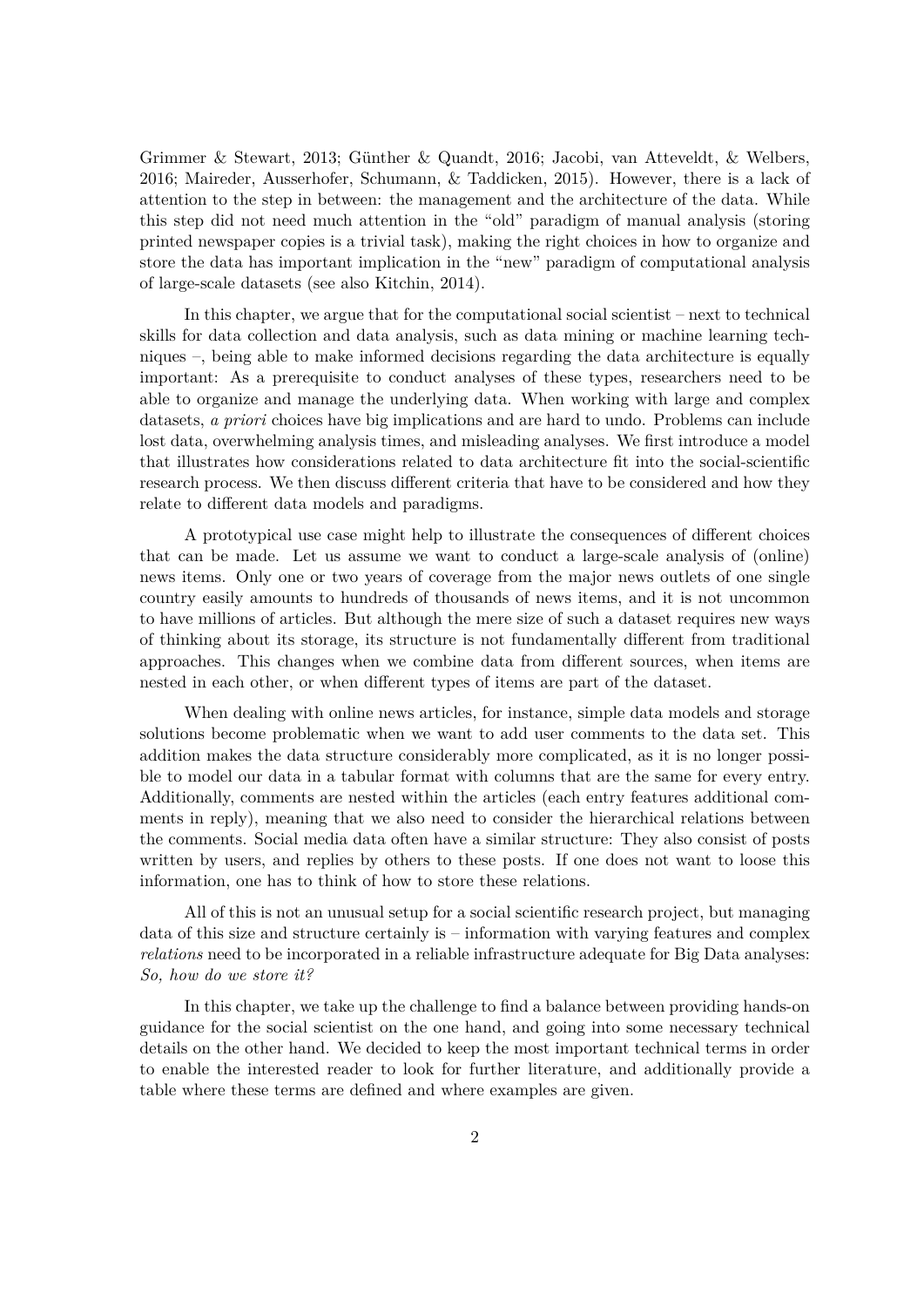

*Figure 1*. Proposed model of the social-scientific process of data collection and analysis in the age of Big Data. As the dotted arrows indicate, the results of preprocessing and analyis are preferably fed back into the storage system for further re-use.

#### **Data Architecture**

Traditionally, data storage and data analysis are not explicitly addressed as elements of the social-scientific research process. For instance, Bryman (2016) lists "literature review; formulating concepts and theories; devising research questions; sampling; data collection; data analysis; and writing up findings" (p. 2) as elements of the research process. Similarly, Field (2016) presents a flow-chart, according to which the generation of a research question is followed by a consulation of theory, the generation of hypotheses and predictions, the collection of data, their analysis, and the generalization of the results (p. 15). We argue that in the era of Big Data, these models have to be extended to include "data architecture" as an additional and independent step located between "data collection" and "data analysis" (see Fig. 1). Often, Big Data are described by *the four Vs* – high volume (i.e., they occupy a lot of storage), high velocity (i.e., they change quickly), high variety (i.e., they may have a heterogeneous structure), and unclear veracity (i.e., they may contain errors). Although in many cases of big datasets, not all four Vs are present (Kitchin & McArdle, 2016), these characteristics are directly relevant for a social scientist designing a data architecture: The *volume* of data may require scalable storage, especially as the *velocity* of data additions and data mutations increases. The *variety* of data can require flexible storage solutions or complex relational models to leverage the interconnectedness of much new data. The *veracity* may require additional provenance information above and beyond classical metadata.

In this chapter, we provide guidelines to allow researchers without a background in IT to make informed decisions on how to deal with such data. A simplified model of the social-scientific research process in the age of Big Data is illustrated in Figure 1: Data that are collected have to be stored in some way before they can be preprocessed and analyzed. In addition, as the dotted lines in Figure 1 indicate, it is often also desirable that the results of the preprocessing and/or analysis steps can be fed back into the database for future use.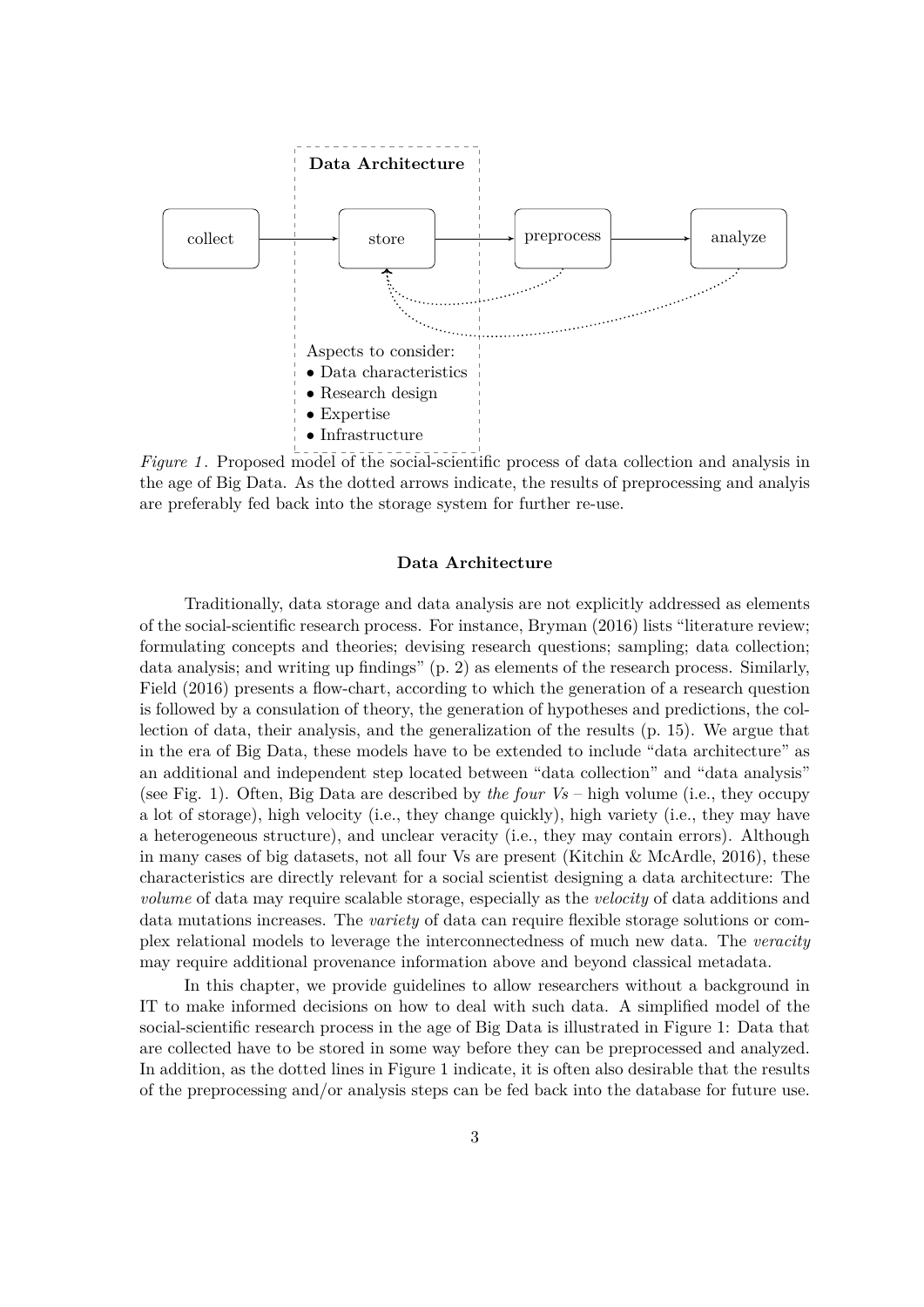By referring to these tasks in the social-scientific research process as problems of "data architecture", we follow the definiton by Comella-Dorda, Lewis, Place, Plakosh, and Searcord (2001), who write: "Data architecture defines how data is stored, managed, and used in a system" (p. 1). More specifically, according to Inmon and Linstedt (2014), the "four most interesting aspects of data architecture are: 1. The pysical manifestation of data; 2. The logical linkage of data; 3. The internal format of data; 4. The file structure of data." (p. 199). To illustrate the importance of data architecture, Tupper (2011) compares it with the role of architecture in the real world: learning how to create sustainable buildings was a precondition for mankind to evolve. And, one might argue, a well-designed data architecture is the precondition for insightful analysis and scientific research to evolve.

Not all of these aspects are equally important for a social scientist; and some of them are mainly interesting from a technical standpoint. In the following section, we will zoom in on those aspects in which social scientists typically have to make an informed choice in order to get out most for their analyses.

#### **Considerations and choices**

We propose to distinguish five main factors guiding the design of the data architecture for any given project (see Fig. 2): When designing a data architecure, social scientists have to reflect on a number of questions regarding the characteristics of the data (I & II), the research design (III), the available expertise (IV), and finally, the existing and/or available infrastructure  $(V)$ . The answers to these question cannot be given independently from each other. For instance, if one of the goals of the project is the construction of a long-term database to be used by multiple projects, the requirements regarding the cleaning and preprocessing of the data will differ from a one-shot project (feedback loop between data and research design); the research design is also interlinked with the project infrastructure, most importantly since it outlines the requirements of the analysis operations carried out in later stages of the project (feedback loop between research design and infrastructure). In the design of the data architecture, project-specific interdependencies like these are equally important to decide how the data in the storage should look like.

Different databases come with their own strengths and weaknesses, which have major implications for the later steps in the research process. Strengths could be be ease-ofstorage, ease-of-retrieval, learning-curve and ability-to-scale. Weaknesses could be related to the flexibility, reliability, effectiveness and compatibility of a system. In order to match a research project with an adequate system, answering the questions described in Figure 2 helps us to a) define our project-specific needs and b) evaluate the relative importance of the strengths and weaknesses of each system. To establish a basic knowledge on the available options and their modes of operation, throughout this chapter, we focus on four different types of systems:

- 1. File dumps
- 2. Relational Databases such as MySQL,
- 3. Document stores such as MongoDB,
- 4. Graph databases such as Neo4j.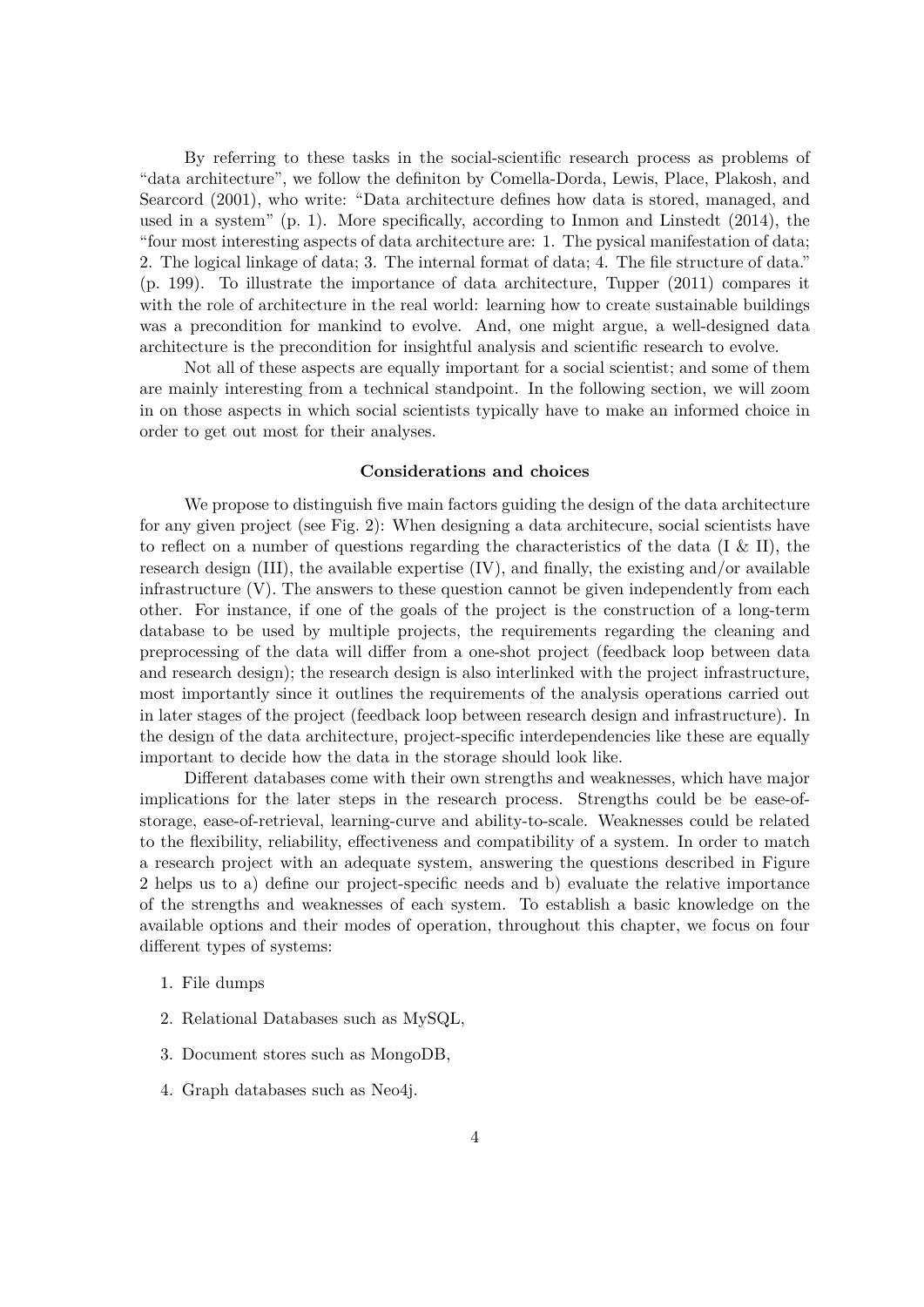

*Figure 2.* Central factors influencing the design of the data architecture.

*File dumps* are the most simple approach of storing data: in this approach, each unit of observation (each article, page of comments, . . . ) is simply saved to a file. While they can be cumbersome and inefficient to analyze, file dumps can be a useful additional fallback option due to their simplicity. *Relational Databases* are databases that contain a set of interlinked tables. Each table has a fixed number of columns, and each row as a so-called key, which allows researchers to store and connect information with different features from different tables. *Document stores* refer to databases that do not rely on such tables, which is why they are also referred to as NoSQL databases. In contrast, each entry is seen as a document, which has a set of keys with associated values. For instance, a key could be 'title' or 'published\_at', and their values could be 'LinkedIn to get Banned in Russia' and 'October 26, 2016'. In contrast to relational databases with their fixed column structure, the keys do not necessarily have to be the same for each document in a document sore. *Graph databases* are an extension of the previous type. Next to nodes, which are in fact sets of key-value pairs just like in a document store, graph databases also store edges, i.e. connections between the nodes. For example, node 1 might represent a specific article, and node 2 might represent a person, with the link between the two indicating that the person is mentioned in the article.

#### **I. Prelude –** *Do you need preprocessing and cleaning?*

The considerations and choices to be made regarding the data architecture typically start with the question whether the data need to be processed in any way before being stored (see Fig. 2, I). Often, a lot more data has been collected than what is actually needed when crawled from online sources, meaning that relevant pieces of information are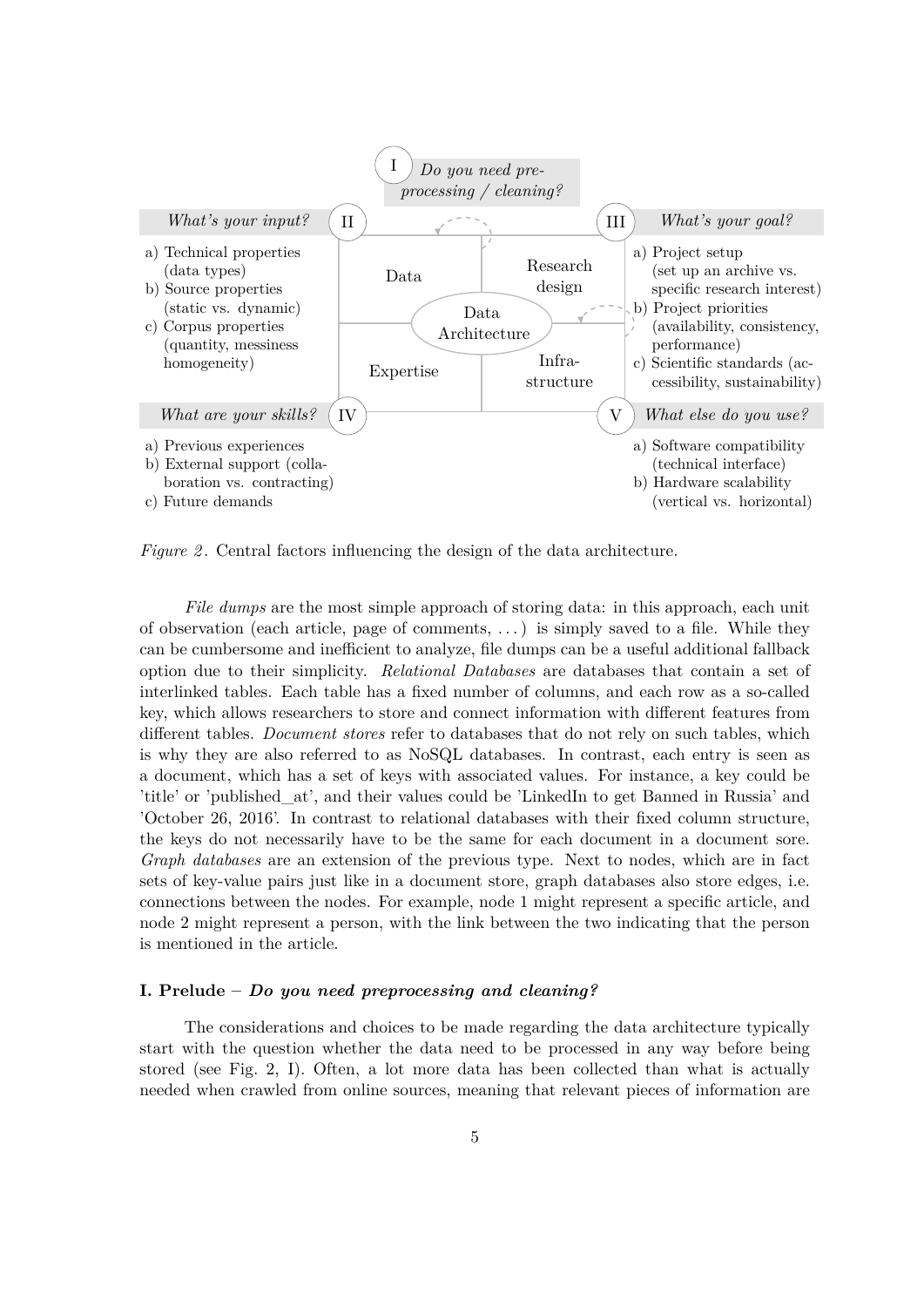mixed with irrelevant content. One could argue that this is less of a problem nowadays, because recent technological advances have made it possible to store and query enormous quantities of unstructured data in an efficient manner. For example, tools like ElasticSearch make it possible to use free-form text search of huge collections of texts. But while there is a general trend towards such unstructured data stores, the underlying philosophy can be at odds with the traditional social-scientific research process. In social-scientific research, one typically wants to know *why* a certain outcome occurs. Therefore, rather than constructing models with an extremely high number of features, one would typically focus on a smaller number of theoretically interesting features, even if this goes at the expense of maximizing the predictive value of the model. This means that in social-scientific research, there is an inherent need for having *structured* data sets. Therefore, social scientists usually have clear ideas, guided by theory, about which features need to be extracted from a dataset.

Considerations regarding data cleaning first and foremost depend on the objective of the research project (see Fig. 2, III): If the goal is to set up an archive as a basis for various, maybe not yet known analyses, it might be preferable to store as much information as possible and take care about extracting relevant information in later steps of the research process. If the research interest is more specific, unneeded data can be discarded early on to allow for a more efficient data structure.

In case data cleaning is included in the process, there are two ways to look at it: One is to *extract relevant* parts of the news website, the other to *remove irrelevant* information. Typically, we need a combination of both, starting with the noise caused by the HTML page structure and advertisements. This so-called boilerplate content makes up a major part of most web pages and is irrelevant to most social-scientific research projects.

There are several strategies that can be applied (e.g., Günther & Scharkow, 2014; Pomikálek, 2011): First, relevant content – in our example, the article text, reader comments, and metadata – can be targeted based on HTML-tags, XPATHs, and CSS selectors that guide the appearance of a website. Exploiting this structure, website-specific regular expressions and/or libraries such as Python's *Beautiful Soup* (Richardson, 2015) and *lxml* (Behnel, Faassen, & Bicking, 2016) can be used to extract relevant content. Another strategy is to make use of available print versions, which are often supplied by a website as a service to its users. Lastly, there are several algorithmic solutions that, e. g. in the case of the *Boilerpipe* library, make use of the ratio of hyperlink- to non-hyperlink-words in a paragraph (for more information, see Kohlschütter, Fankhauser, & Nejdl, 2010).

Preprocessing steps can refer to the stemming of words, the extraction of hyperlinks, or the detection of named entities that are mentioned in the news articles. When working with large datasets, deciding which preprocessing steps to take during the data storage is an important consideration: While this slows down the process during these initial stages, the performance of further analyses will benefit if they can build upon a preprocessed version of the collected data. In other cases, preprocessing might even be essential to enable further steps of the data collection. External sources such as Wikipedia can be used to augment information on people or organizations that were detected as named entities. Another research interest might target extracted hyperlinks to expand the sample in a snowball approach (e.g. Waldherr, Maier, Miltner, & Günther, 2016).

Figure 3 illustrates a possible preprocessing workflow. When analyzing web data such as online news and comments, they are often retrieved as HTML pages (1.). This data is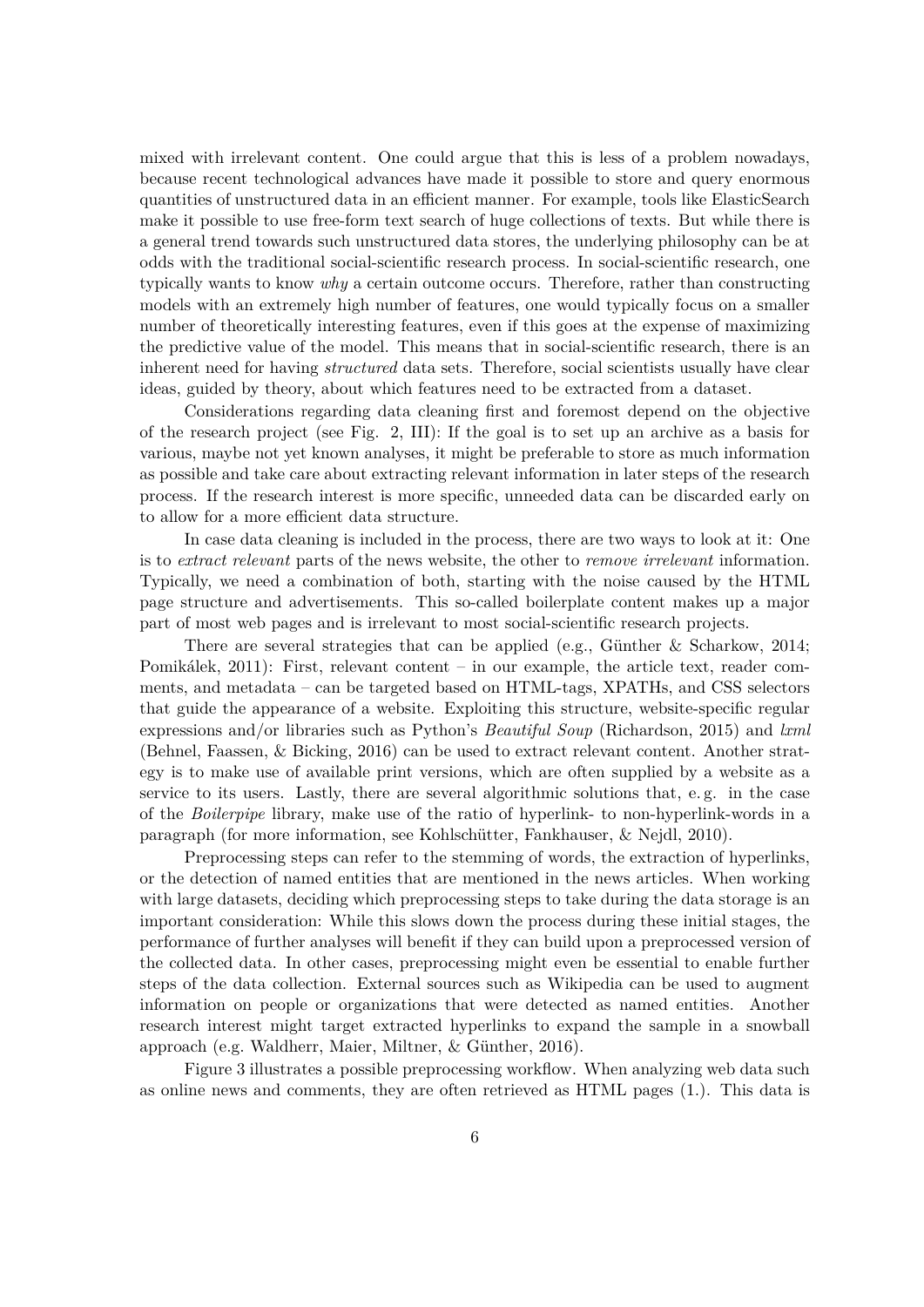

*Figure 3*. Data processing flow. Data types are indicated by a frame for strings of text and a shade for integer numbers.

then structured by mapping keys to values from the HTML (2.). Data cleaning entails getting the data types right and removing noise such as uninformative capitalization and converting strings that contain numbers to numbers (3.). Data can then be enriched by adding properties that can be deduced, but are not included in, original fields, such as the gender of a name by looking at external resources that map names to genders (4.). Depending on the goals of the project (Fig. 2, III), data storage can happen at any stage in this process.

#### **II. Data –** *What's your input?*

There is no one right way to store large datasets – the data architecture always needs to be tailored to the specific data at hand. There are, however, some recurring considerations that guide the process towards finding the right data structure for a project. As described in Figure 2, this depends on various properties of the data, starting on a technical level with the most basic choices regarding data types (see Fig. 2, IIa).

**Data types.** While there is no consensus on what exactly defines Big Data (see, e.g., Kitchin & McArdle, 2016), one characteristic of many such datasets is that they are pooled from many different sources and may contain a fair amount of noise or "messiness" (e.g., Kitchin, 2014). As we have seen in the previous section, data initially often are unstructured or semi-structured rather than structured. In addition, the information can be encoded and represented in many different ways. Structured data can be distinguished into different data types, most commonly *textual* data, *numeric* data, and *date/time*-specific data. While this seems like a simple step, there are some pitfalls to be aware of in order to set up a reliable system.

First, a very basic and yet important note on *character encodings*: Textual data is always represented with a specific encoding, defining how every character of the text is technically stored as a sequence of bits. Historically, a variety of character encodings have been developed. ASCII, for example, is an early encoding standard, but only supports the 256 different characters essential to English textual data. In order to support special characters and different languages, Unicode (and the standard UTF-8 encoding in particular) has been introduced and is today dominant for online content such as news websites. When collecting data from various sources, however, it is still not uncommon to encounter deviations from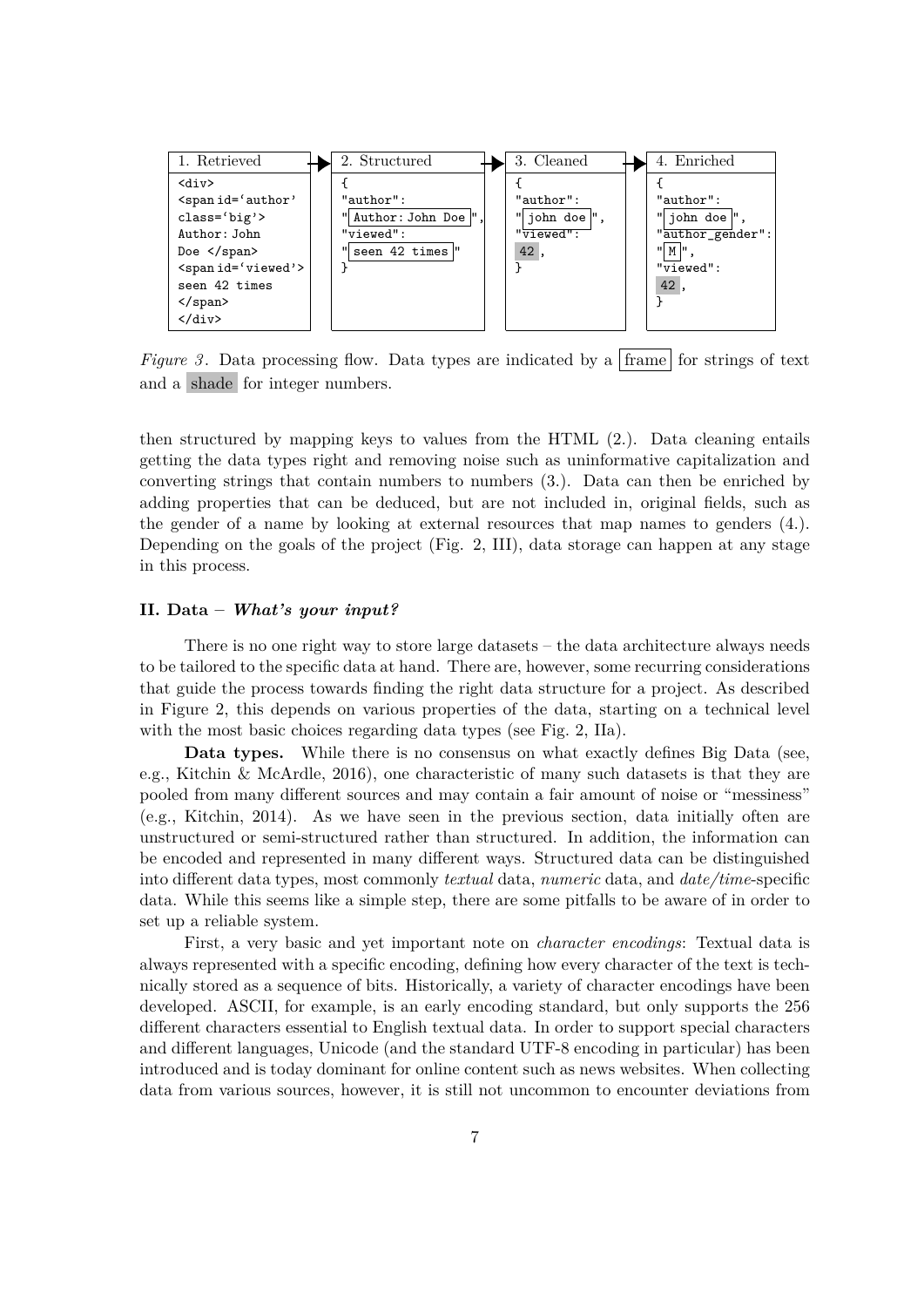this standard; before the data is stored it is therefore important to double-check the character encoding and for non-UTF-8 data to be transformed. Otherwise, special characters will break and will not be displayed appropriately, or worse: queries may overlook words that contain special characters.

For numeric data, there are different data types with implications for precision and storage size. At a basic level, *integer* types allow for numbers without decimal places and *floating point* types allow for numbers with decimal places. Each data type has a specific value range and precision, i.e. the maximum value and number of decimal places that can be stored. The higher the value range and the precision, the more space is required to store each number. A data type should be chosen carefully in order to efficiently store all possible input data. For instance, if we have a dataset of online news articles, we might want to enrich this data with information about the author of each article. The journalist's age can, for example, be restricted to a 256-value range, which equals one byte. For the number of comments on the same news article, however, 65,536 values might be needed, while article length sometimes requires an even larger type. Note that leading zeroes are not supported by numeric data types; some data such as postal codes or other IDs therefore may be needed to be stored as textual data, although they seem to be numeric in the first place.

Another common type is date and time-related data. There are data types for date only, time of day only, and timestamps, i.e. a combination of both. Besides the plain value of a date and/or time, a timestamp can also contain information about the time zone. While the latter requires more storage space, it is crucial when a research project includes international data (or plans to do so in the future); e.g. to detect that two news articles were at first glance published at the same time, but one at 3pm CET in Berlin and another one at 3pm BST in London. Depending on the dataset and the later analysis, opting for a larger data type is the safe bet to ensure a reliable information retrieval in the analysis phase.

**Database schemas.** The degree of certainty with which the researcher knows the expected *data types* (such as strings, integers, floats, and dates) varies depending on the *messiness* (e.g., Kitchin, 2014) as well as the *static* or *dynamic* nature of the data (see Fig. 2, IIb and c). For instance, three of the "Big Data Vs" – volume, velocity, and variety – explicitly refer to large amount of different forms Big Data can take. To take a simple example, there are hundreds of different ways of representing date and time. Thus, the more different data sources and data points we have to consider for our study, and the more our data is collected over time, the higher the chance that different schemes are used and that inconsistencies occur. In very diverse datasets, it is also quite likely that not all attributes are known for all cases, meaning that we have to deal with *missing data*. In a Big Data context, researchers have to carefully consider at which stage in their research process (as outlined in Figure 1) they want to deal with such problems.

A first approach would be to situate the handling of values that do not conform to the expected data structure as early in the chain as possible, that is before even storing them. For example, when using a SQL database, each column of the table has a clearly defined data type. If, for instance, a column expects a date in a specific format, and it receive a string that contains a date in a format that is not understood, the database can reject inserting the record (see Figure 3 for an example of the preprocessing steps necessary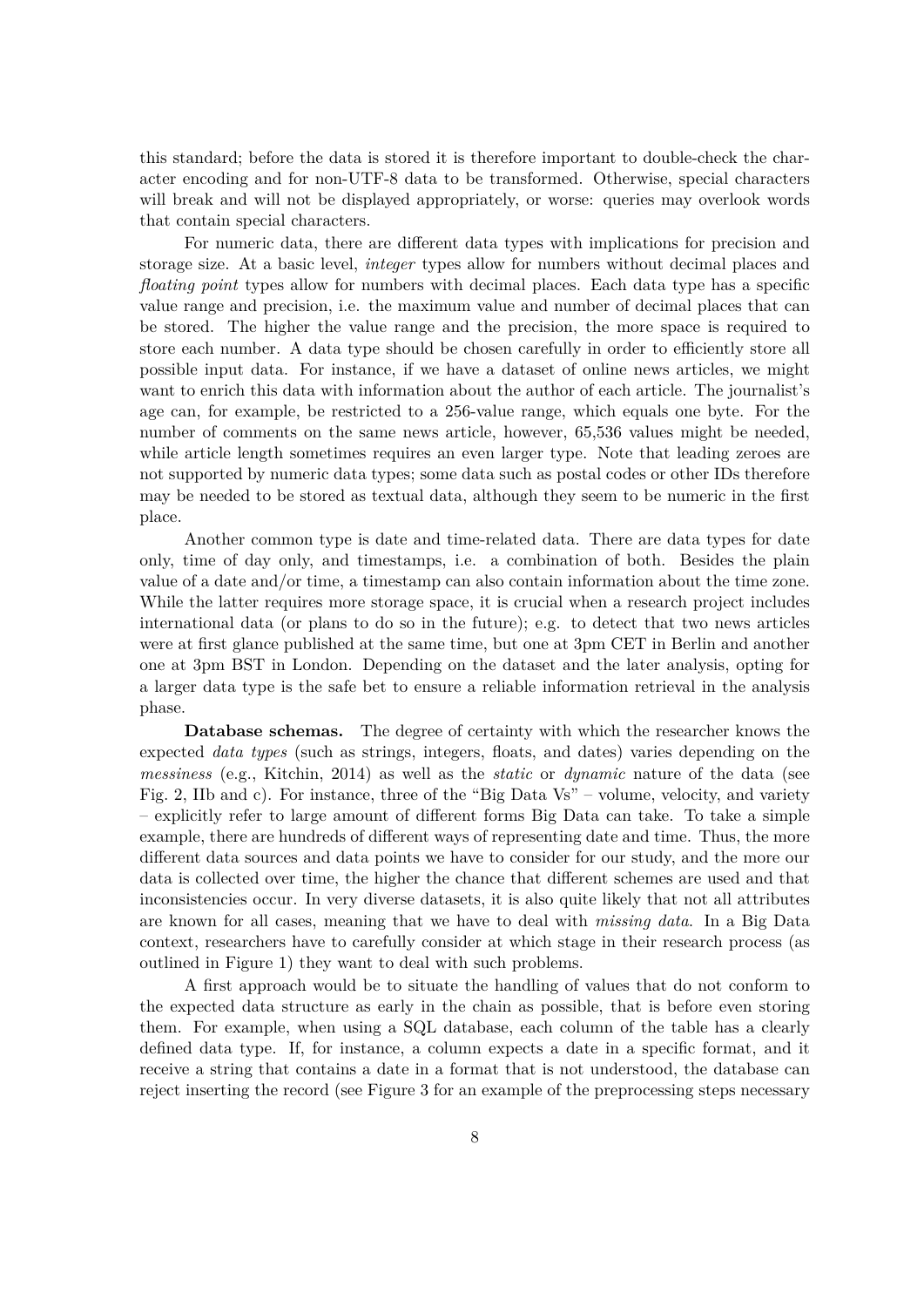in such a case).

The key concept here is called a *schema*. The schema defines which properties a given object has and what kind of information these properties contain. Think of an object as an entry in the database, such as a news item. The schema would define what properties such a news item would have and of which types these properties are. A news item can have properties such as the text, a headline, an author, a date at which it was published and the number of times it was read. The schema would ensure that a news item has these properties and that the text is always a (long) character-string, the headline and author are (smaller) character-strings, the date is a date/time-object and the number of times it was read is an integer.

In other cases, it can be of advantage to deliberately decide against enforcing a specific data structure at the storage stage. A schema-free NoSQL database, for instance, might accept the insertion of values of any data type for a given key, no matter if the same key in another case refers to a value of another type: One article might contain a key called "date" with as value "2016-09-26", while the next one might have a key "date" with the value "26 sept 2016" or even 1474840800, which is the number of seconds elapsed since 1 January, 1970 – in fact a common format for representing dates. In this case, the handling of inconsistencies would have to be handled at the preprocessing or analysis stage (see Fig. 1).

Not enforcing a specific schema at storage time has a number of advantages. In particular, if data are collected on-the-fly, like in the case of continuous scraping of news sites, such an approach is more robust. If the data does not come in the expected format or if parsing fails for whatever reason, then at least *some* information is stored and the error might be restored later. This is arguably better than storing nothing. Next to this, with high-variety data, it might be hard or impossible to devise a schema beforehand, that really fits all data that are to be collected.

The downside, however, is that the later steps in the analysis pipeline have to take into consideration the possible inconsistencies in the data. This means that the researcher has to devise a system of sanity checks and fallback routines to specify how to proceed in such cases. In any event, they have to be much more cautious in interpreting the results of their analysis. The reliability of the analysis is at stake if, for instance, the researcher claims that no article was found for a specific point in time, but this was only due to the timestamp not being recognized correctly.

An interesting case in this regard is the case of social-media data. When retrieved via a an API, they usually come as an JSON object, which can directly be inserted into common NoSQL databases, which saves the researcher the effort to deal with the potentially complicated nested structure of these data: For instance, the tweets of a given user can contain a reply to another user, who in turn has some properties that are returned as well. On the other hand, especially if one is only interested in a subset of the wealth of information, one can with limited effort extract well-structured and relational information, which one could store in a schema-enforcing relational database. If one has an analysis in mind that heavily relies on the network structure of the data, one might also consider graph databases.

Taken together, in an architecture that relies on the relational database model (e.g., SQL), researchers first have to find a table structure that allows for efficient information retrieval in later phases of the research process. This means they have to consider the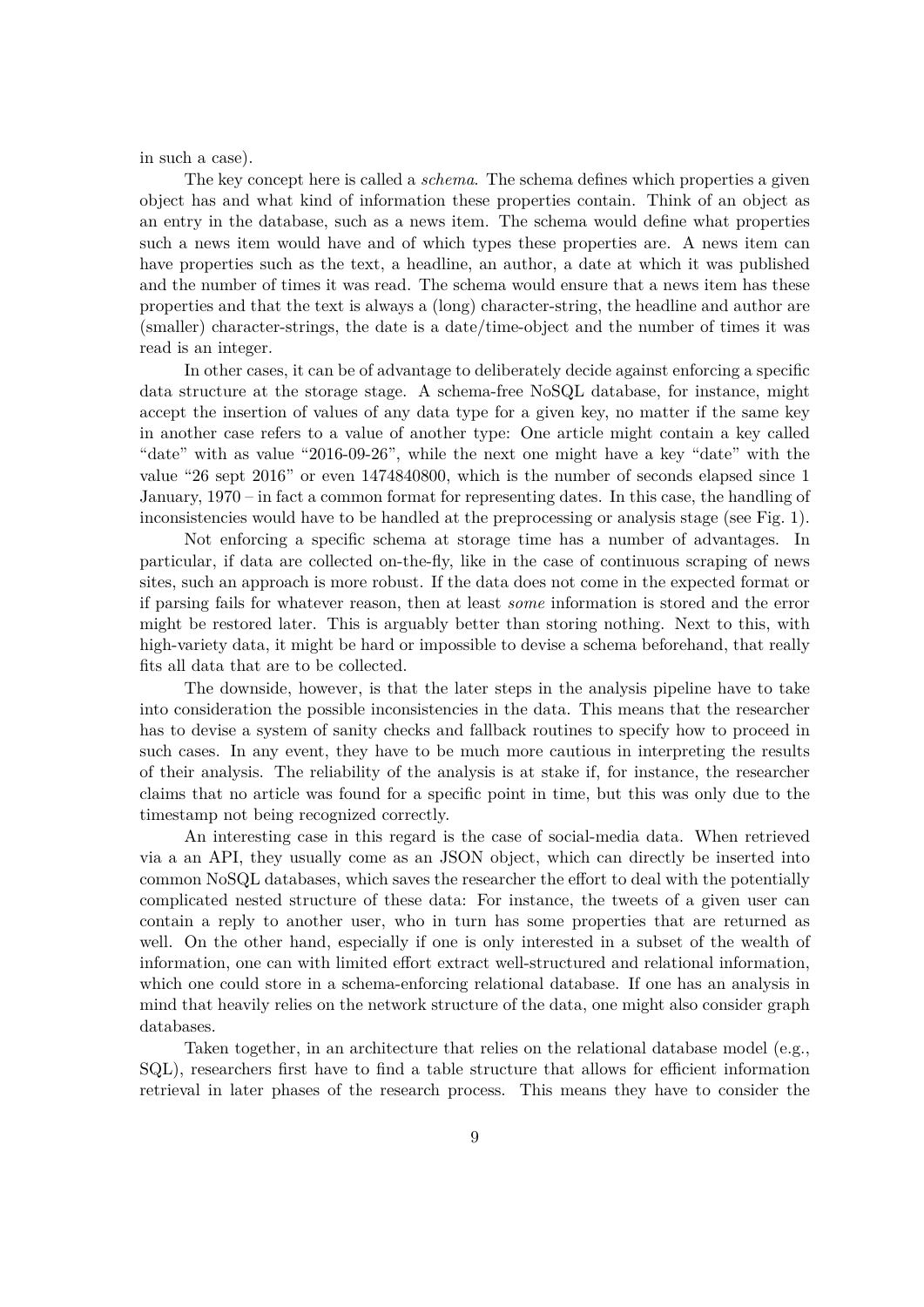expected dimensions of individual tables and the combination of information across tables in advance. Conversely, database models that rely on key-value pairs instead of tables (e.g., NoSQL) have a higher flexibility and a much better scalability. Being schema-free (i.e., not enforcing a specific data structure), however, also introduces the risk that many more exceptions have to be handled in the later analysis phase, as assumptions about the data structure might not hold.

**Units of data.** Finally, one has to decide on what to consider a "unit" of data. This can be a file for a file-dump, a row for a relational database, a document for a document store, or a triple (a node-edge-node combination) for a graph database – all of these are databases which we will discuss in detail in a later section. For social scientists, units of data traditionally correspond to observations, typically stored as rows in a table. When analyzing news articles, tweets, or other textual data, the unit of data can also, for instance, be a document. But when questions take a different unit of analysis, such as Twitter users rather than individual tweets, or newspapers rather than articles, the unit of analysis is no longer the same as the unit being stored. Traditionally, databases excelled mainly by leveraging information about relations in data to allow these shifts to be rapidly processed.

Consider this example: We have all newspaper articles for 2016, but we are interested in the sentiment expressed toward Hillary Clinton and Donald Trump per newspaper. If we have this data stored simply as one article per file (or one big file with consecutive articles), we must go through each of these files to check whether they mention either Clinton or Trump. If they do, we then need to evaluate the sentiment expressed in the article, and figure out which outlet it belongs to. Lastly, we can update the sentiment score for the respective newspaper. As the collection of articles increases, this becomes increasingly expensive in terms of the time it takes to compute these metrics. The solution for many databases is to *normalize* the data.

Normalization implies splitting data into related units. For news articles stored in a *relational database* (such as MySQL), this may imply there are four tables: table 1 that stores an article's ID, source, headline, content, and sentiment; table 2 that contains all named entities (each with an ID) that have been detected, among them Hillary Clinton and Donald Trump, possibly also including external information on their party affiliation or political position; table 3 that relates named entity IDs to article IDs; and table 4 that contains information on the news outlets, such as their political position. One benefit is that updating Hillary Clinton's status from presidential candidate to nominee can be done by changing only one entry in table 2 (the 'entities' table), instead of changing this status for each document separately. By using this structure, a relational database can simply select the IDs of all articles that mention either Clinton or Trump without having to search through all article texts; then use this information from table 3 to select all relevant rows in table  $1 - a$  so-called *join*-operation – and calculate the mean sentiments aggregated by source-IDs; results might lastly be added as new columns to table 4 ('news outlets' table).

*Graph databases* go even further. All information is split into small units of ID-value and ID-relation-ID pieces, so that virtually every query "joins" data. This structure is ideal for quickly sorting the information based on the relations that are relevant to a given query. This can be illustrated with the example from above: Due to the high level of abstraction that is enforced by graph databases, results can be retrieved in a single operation: We simply calculate the average of 'sentiment-in' related to all IDs where either 'Hillary Clinton' or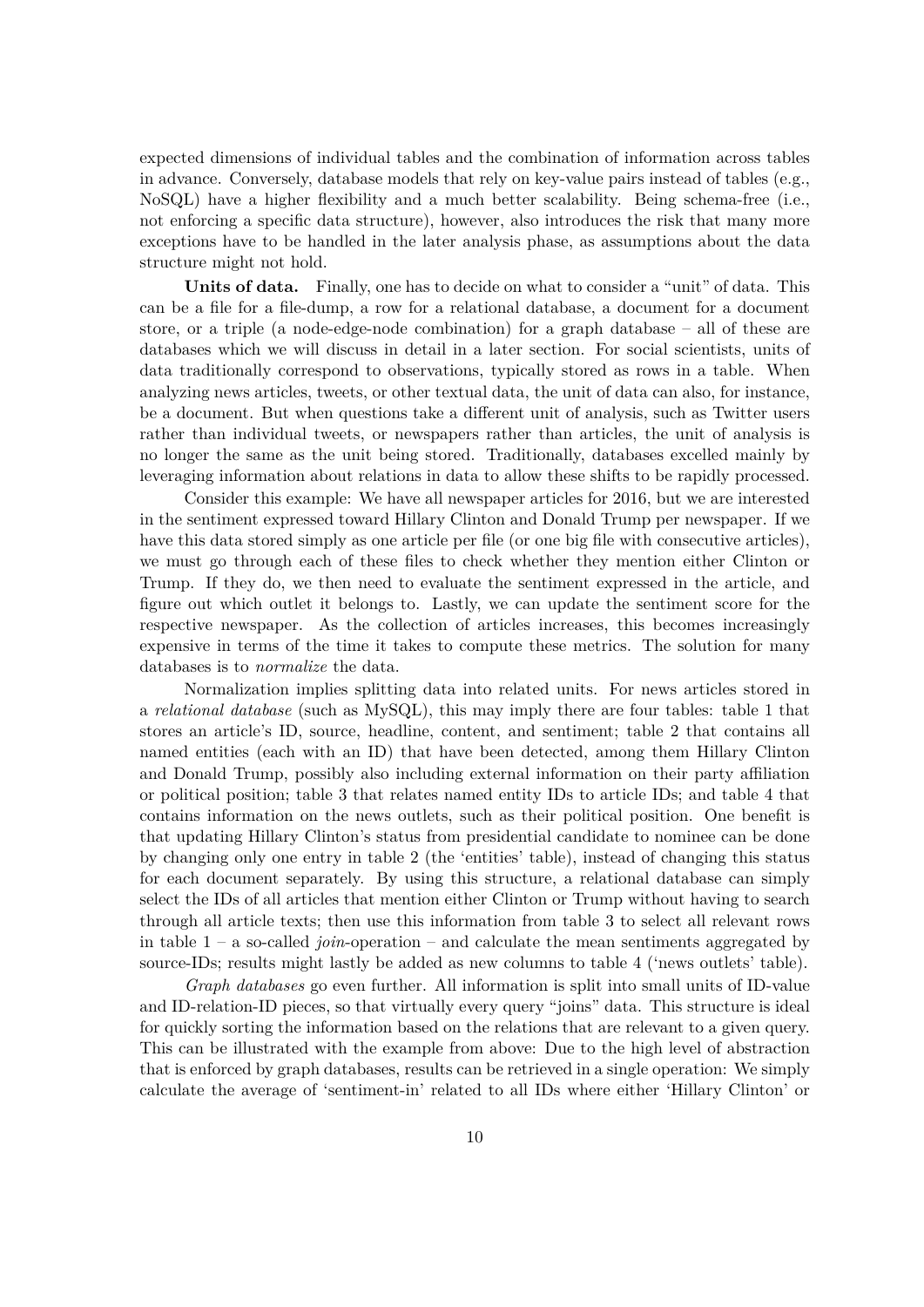'Donald Trump' have the relation 'occurs-in', grouped by values of 'news-outlet'. Because relations are stored explicitly, there is no need to look up and remember all IDs that relate information from one table to a given row in another table – we can simply look at the IDs in the 'ID-relation-ID' store.

If operations on the data for pre-processing or analysis require subsetting, then normalization can have significant speed gains. For instance, we might only be interested in user comments on articles from liberal news outlets. As the amount of *join* operation (i.e. getting data from different "units" together) grows, the relative advantage of a graph database's flexible structure play out, making the system a good choice for the analysis. In the given example, this makes sense if we are interested to add information on the authors of these comments, and also analyze the ratio to which they exclusively comment within liberal news outlets.

In other cases, it can make sense to keep data together in larger units of observation (i.e *de*-normalized). In particular, as the number of *joins* as the ones described above drop, *document stores* become a better suited alternative. In systems of this type, documents are generally stored in their entirety, i.e. de-normalized. This makes data retrieval fast for different fields *within* the document, although it also means that there is much redundant information due to duplication (because shared information is stored separately in each document). For instance, the name, age, and gender of an author will be reflected in each of his articles, rather than a simple ID that refers to this information in an external table, as one single row per author. This is fast, because queries related to documents and others do not have to look them up separately and then join them: they are already contained in the same unit. However, this comes at the cost of having potentially inconsistent information: One author's age might be recorded as 42 in the document containing one article he wrote, and as 43 in the document of another article. In contrast to a relational database, we do not have a "single point of truth".

Comparing the different approaches to normalization by relational databases, document stores, and graph databases, Robinson, Webber, and Eifrem (2015) point to some interesting implications for dealing with very large datasets of connected data. One of them is the flexibility: In contrast to a normalized SQL database, graph database users do not have to think in advance about possible relationships, but can just "draw" new edges between their nodes as the research project progresses, just as they would draw new relationships on a whiteboard. The other one is the efficiency for some types of analyses in very large datasets. If, in our example of sentiment towards candidates, a large amount of irrelevant nodes are somewhere else in the graph, this doesn't have a negative impact on performance: "In contrast to relational databases, where join-intensive query performance deteriorates as the dataset gets bigger, with a graph database performance tends to remain relatively constant, even as the dataset grows.  $[\ldots]$  [T]he execution time for each query is proportional only to the size of the part of the graph traversed to satisfy that query, rather than the size of the overall graph." (Robinson et al., 2015, p. 8)

#### **III. Research design –** *What's your goal?*

Previous sections have already touched upon the various ways in which the research design guides our choice for an adequate data structure, so far mainly in an indirect manner via its obvious interconnection with a project's data and infrastructure (see Fig. 2, III and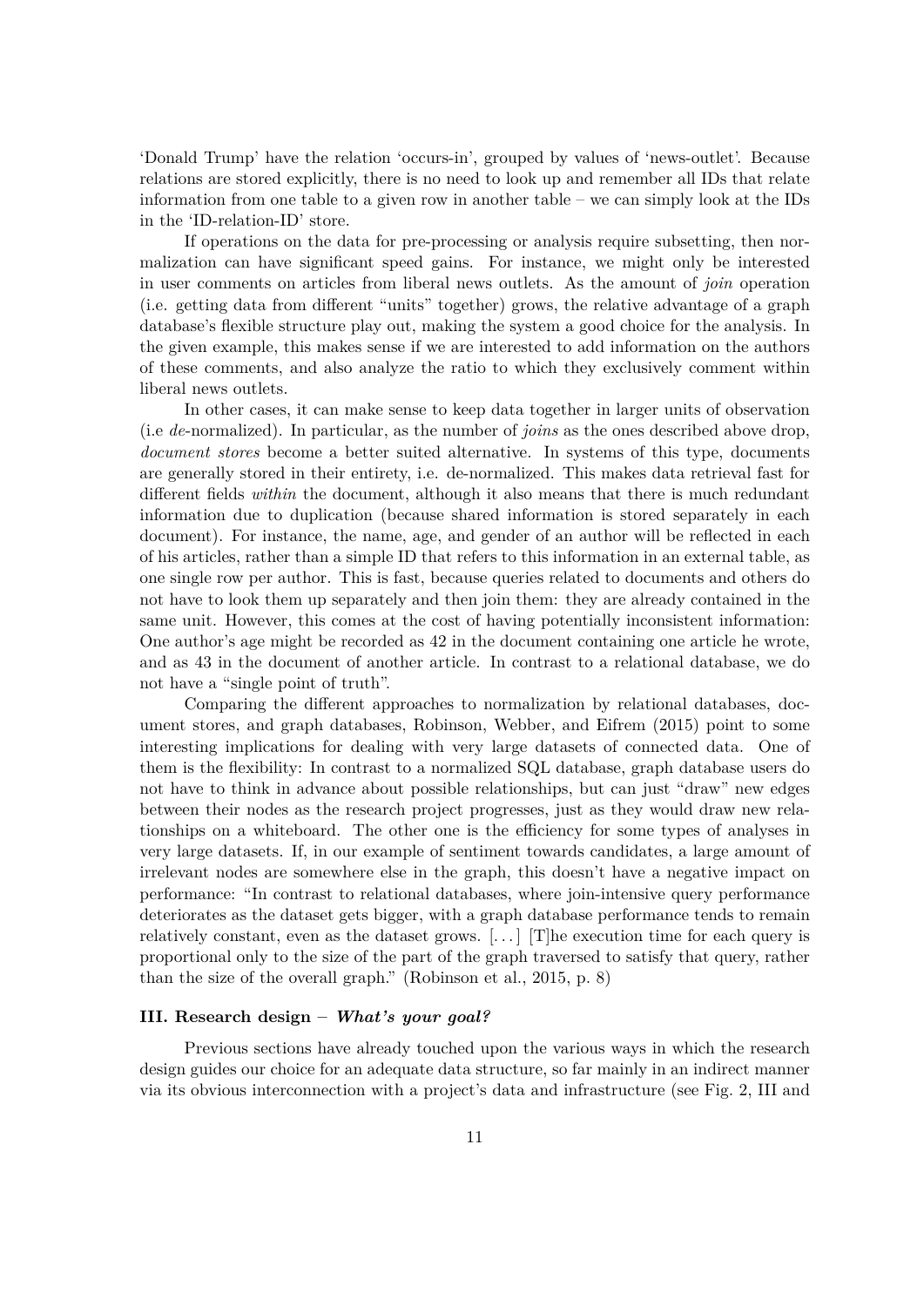V). Next to this, the research design informs some considerations on a more general level, and in this way also directly impacts the choice for some database systems over others. In the following, we address some of these considerations, concerning the overall project setup, project priorities, sustainability, and data sharing.

A first consideration refers to the overall *setup* of the project. Research projects with a clear aim, scope and timeframe can opt for more rigid but powerful systems. Projects with a focus on data gathering and either no or less specific aim and scope may simply write their data to files. The *priority* in these cases is to first collect as much information as possible, and then later switch to a structured database when more specific research questions have come up. Projects with a shorter timeframe that need to quickly iterate over different approaches are likely to require flexible systems such as document stores. Such systems require less *a priori* specification and support quick modification of datastructure due to their schema-less nature. Other projects will face a self-contained dataset that can be stored in one go. In those cases, the flexibility of systems may have lower priority than the reliability and speed of retrieval that come with schema-based systems. In cases with an ongoing data collection, however, these priorities can change, as researchers need to make allowances for possible changes: When third-party datasources change their structure, schema-based systems may reject these new observations whereas schema-less systems may accept or partially-accept them. For such projects involving long-term ongoing collection of data from potentially changing sources, flexibility in storage afforded by schema-less systems may be more important than reliability concerns when analyzing data.

It should also be considered that the broader the scope of the project, and the more the data will be used in follow-up research or even for unrelated studies, the more one has to think about the *sustainability* of the data architecture. This includes issues of documentation, backup strategies, and keeping raw data – but also choosing an architecture that can be extended for new types of data whose collection might become necessary in the future. First of all, it should go without saying that regular backups – kept at different locations – are imperative. It is less clear, though, what exactly is to be backed up. Next to a dump of the database itself, it is very advisable to also keep a copy of all unprocessed raw data. For example, in a system that continuously scrapes articles or comments from an online platform, next to parsing the content and storing it in a database, it is a safe way to always also keep an independent copy of the unprocessed HTML code – maybe as a file with an incrementing number or a timestamp as filename. If, even after years, errors in the database are discovered, one can still go back to these files and still process them.

It is a good practice to always assume that others will need to access the data in the future, regardless whether *data sharing* is already a part of the project setup or not. This means that the structure of the data should be well-documented, as should be all code that is written to store and structure the data. In addition, it is very advisable to use a version control system such as *git*. On a related note, one should not assume that the data format of the database backend can be used by others in the future. Therefore, next to creating regular database dumps in the internal format the database uses, one should additionally export data to a format that might lack some of the features the database uses, but that can be read with very limited means. For instance, even though CSV files sometimes can be a pain to work with, their extremely simple structure and the fact that they are, in fact, human readable, guarantee that it will be possible to access and work with these files even in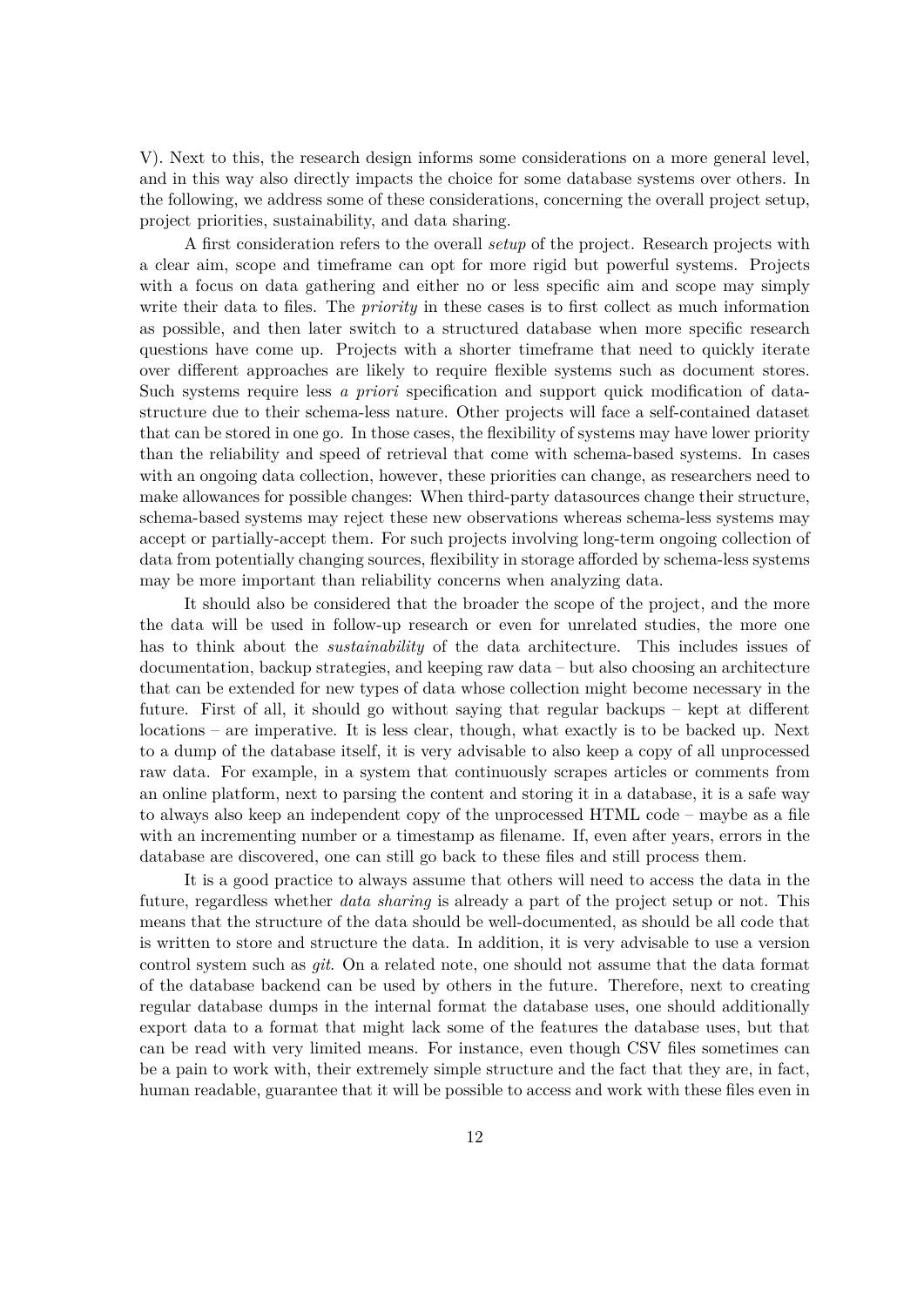the distant future. In general, this is also true for JSON or XML files, which can be parsed relatively easily – even if their use would become uncommon. As none of these formats – CSV, JSON, XML – includes meta-information on the structure of the data, it is important to write an accompanying manual, a comprehensive readme-file, with explanations on how the data file has to be handled.

At several places before, we discussed the difference between schema-free and schemaenforcing databases. When thinking about making a database future-proof, this is also something to take into account: In the future, values might be outside of a range specified today, or it might become necessary to store additional data unavailable today. While it is difficult to analyze non-textual content today, for instance, researchers will no doubt at some point have the means to extend the Big Data analysis of news content to images or even videos.

#### **IV. Expertise –** *What are your skills?*

To some extent, the expertise required for different systems is a subjective matter: Existing expertise with systems may override concerns about system flexibility and speed; and lacking expertise may push adoption considerations towards easy-to-run systems. When building the expertise yourself is a concern, and external support such as academic collaboration or IT contracting is not available, ease-of-use becomes an important weighing factor.

The first intuition might be to save all files to disk  $-$  clearly the easiest storage solution, although it makes data exploration hard. The *relational database* model is superior in providing a solid and reliable structure. Prior to storing the documents, however, a certain expertise in designing schemas and working with relation-markup is required. Due to the fact that some a-priori decisions on the data structure cannot be reversed, relational databases are an unlikely choice for users with little to no experience and/or support. Here, the simple document-oriented nature of *document stores* shine, as they allow users to start uploading data with little to no pre-processing or structuring. The flexibility of *NoSQL* systems, such as document stores and graph databases, allows for easy changes in the data structure throughout the process, and thus requires less expertise upfront. This is especially beneficial in the *trial-and-error* process of learning how to best structure the data.

#### **V. Infrastructure –** *What else do you (plan to) use?*

Infrastructure concerns a project's interoperability with existing and future systems, including hardware and software concerns (see Fig. 2, V). When scaling is required, as is typical for Big Data projects, *hardware* becomes a concern. In the planning of the data structure, researchers should therefore already have an understanding about whether vertical or horizontal scaling is the better option based on their access to few high-power or many low/medium power machines, respectively. In simple terms, vertical scaling means getting a better computer (faster, more storage, . . . ), while horizontal scaling means combining the power and storage of more simpler computers. This needs to be taken into account when designing the data architecture: Some databases are better suited for the one approach, others for the other. Especially if one cannot foresee the growth of the system in the future,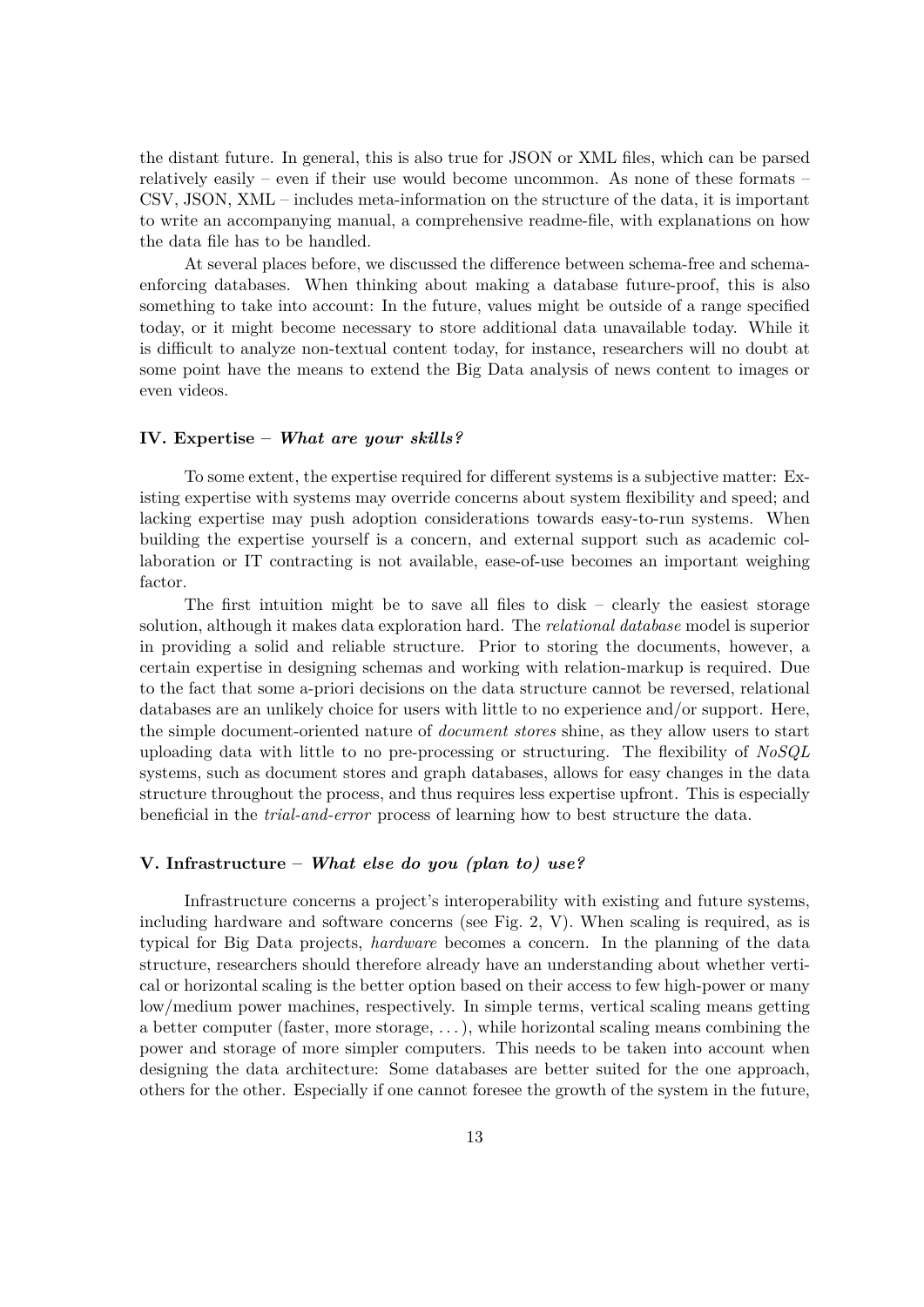having access to an infrastructure that allows for horizontal scaling can be of great value, and in the end be a key factor in deciding for one system over the other.

Regarding *software*, each of the database families comes with good, freely available solutions such as MySQL and Postgress for relational databases, MongoDB and Elasticsearch for document stores, and Neo4j or OrientDB for graph databases. What matters more is the interface between the database system and other software that is available and/or preferred by researchers. Over time, *relational databases* have built broad support among software packages, enabling most statistical environments to directly access and query the database. When working with *document stores*, interactivity is generally provided through the use of web-standards in their interface, such as JSON and, to a lesser extent, XML. *Graph databases* are relatively under-supported, which may mean that there are no interfaces available for specific software packages. If researchers decide for this system based on the many other advantages it offers, it is advisable to ensure beforehand that data access will not become a problem.

Another consideration is in how far the infrastructure supports larger cooperations. In many cases, the same dataset might be re-used for a lot of different purposes, often beyond what was foreseen at the collection stage. Next to the management of access rights within and beyond a given project, this also requires researchers to be mindful of scientific standards for data accessibility and sustainability throughout the process (see Fig. 2, III), and raises issues of privacy and data security.

#### **Testing and assessing different data architectures**

Before setting up the data architecture for a bigger project, it can be advisable to test and compare the different approaches we presented. To this end, it makes sense to use a publicly available dataset and perform a set of operations on it that are similar to what one anticipates for the own project. Such a testing necessarily depends a lot on the characteristics of the project in question, which makes it difficult to give specific instructions. A good approach is to use a publicly available datasets – like, for instance, Google's Hacker News dataset<sup>1</sup>. This dataset contains articles as well as comments on these articles from thehackernews.com, spanning ten years of coverage. After installing different databases of the three types discussed in this chapter and running some operations on them that resemble their specific interests, researchers can get first-hand experience in working with the dataset and compare the performance.

#### **Conclusion and Outlook**

We have shown that for many social-scientific purposes, there are no clearly 'right' or 'wrong' systems, but depending on the project at hand, the one can be more suitable then the other. Some of the most important criteria to consider are summarized in Table 1.<sup>2</sup>

The consequences of the choice for one system over another play out in the daily work of the social scientist and influence all other steps in the social-scientific workflow (see Fig. 1). Trade-offs can be described along two dimensions: consequences along the lines of

<sup>1</sup>https://cloud.google.com/bigquery/public-data/hacker-news

<sup>2</sup>Because file dumps are, as we have explained, mainly a useful as *additional* strategy and are very ineffective for performing actual analyses, we did not include them in the table.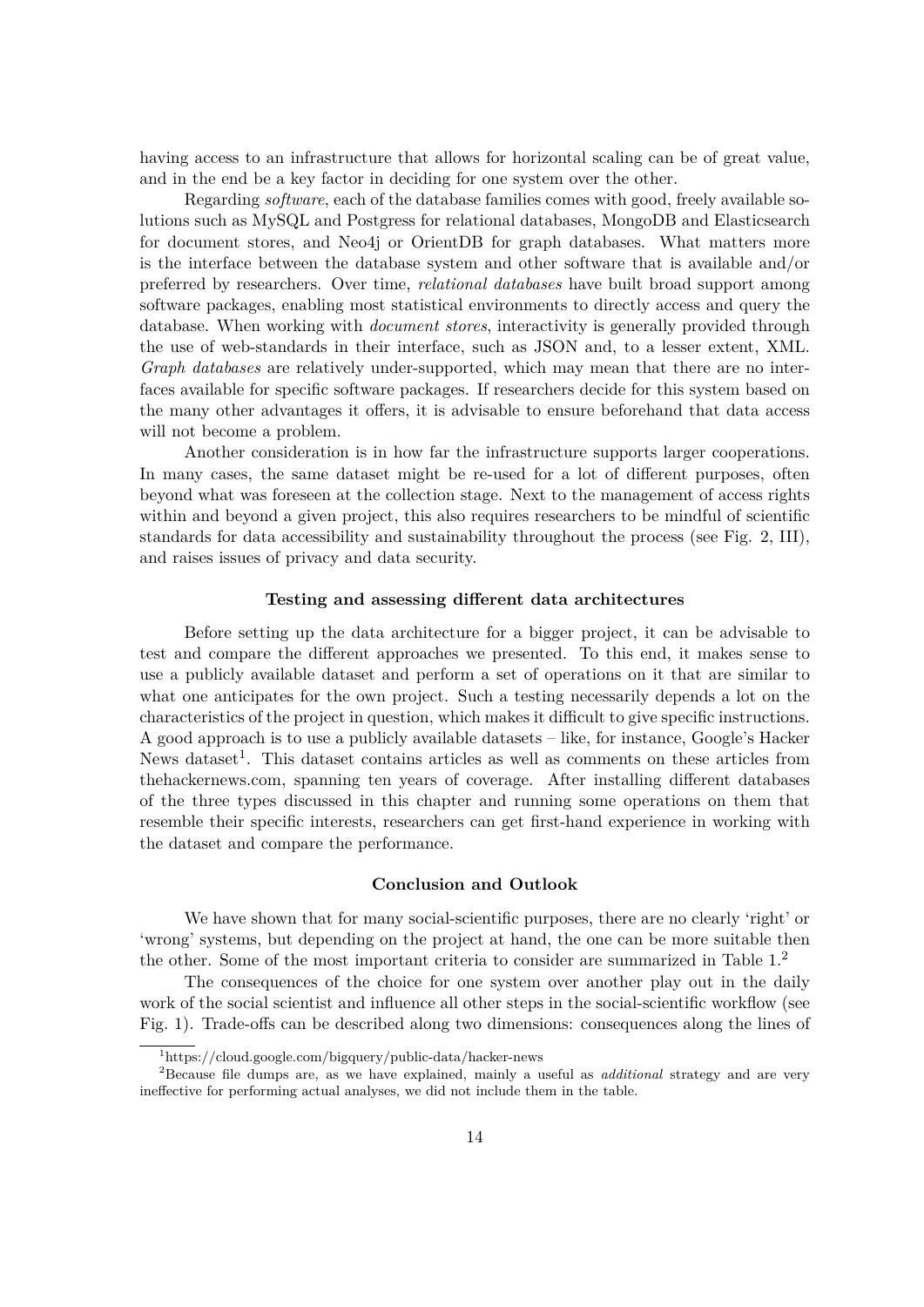| Relational database       | Document store                 | Graph database            |
|---------------------------|--------------------------------|---------------------------|
|                           |                                |                           |
| homogenous data w.        | heterogenous data w.           | semi-structured data      |
| little pre-processing     | much pre-processing            |                           |
| clear,<br>narrow<br>ques- | exploring but unit-            | relation-<br>broad,       |
| with<br>fixed<br>tions    | centered,<br>ongoing           | focused with varying      |
| datasets or data with     | third-party datasets           | data                      |
| fixed structure           |                                |                           |
| legacy software<br>re-    | quick<br>development           | specific skills but rela- |
| quires training prior     | with low barriers to           | tively simple model       |
| to data collection        | entry                          |                           |
| broad existing support    | integration in<br>easy         | may require custom in-    |
| in software libraries for | modern<br>packages             | tegrations and adapta-    |
| inter-operability         | machines based<br>and          | tions                     |
|                           | web-standards<br><sub>on</sub> |                           |
|                           | $(JSON)$ ; easy horizon-       |                           |
|                           | tal scaling                    |                           |
|                           |                                |                           |

Table 1 *Databases and project considerations*

ease-of-storage versus reliability-of-retrieval on the one hand, and consequences along the lines of ease-of-use versus power-to-explore on the other.

**Ease-of-storage vs. reliability-of-retrieval.** Ease-of-storage is strongest in *document store*-systems such as MongoDB. These databases do not enforce a schema and will accept new units of data even when the data-types contradict earlier data-types. Similarly, *graph databases* generally do not enforce a schema, so that added nodes and edges can have keys with values of varying datatypes. The flexibility of these systems comes at the expense of the reliability of retrieval. Take the case of ten documents with a field called "created at", of which six are stored as date/time-data types and four as strings (e. g. "29") feb 2016"). A query that looks for all documents in a specific time range will only retrieve the six entries with the correct format and most likely silently ignore the four that come in another, as they cannot be processed. The same problem occurs with arithmetic operation on data where a string is stored but an integer or float is expected. With such schema-less systems, researchers must be careful to check their assumptions about data types.

Reliability of retrieval is highest in *relational databases* such as MySQL. By enforcing a schema, these databases ensure that queries provide an appropriate response over all data. The downside of enforcing a schema is that the ease-of-storage suffers. For instance, when data is actively gathered by means of a web scraper, an inconsistent date string (e.g., " $02/29/2017$ " where "29-2-2017" is expected) might mean it is no longer accepted by the database. The database might throw an error, or simply not store any information. Some common problems that must be handled by the researcher are data extraction from strings (such as " $\#10$ " to 10), recoding of missing values ("none" to Null) and unexpected new fields. It is important to understand that such observations – albeit not schema-conformant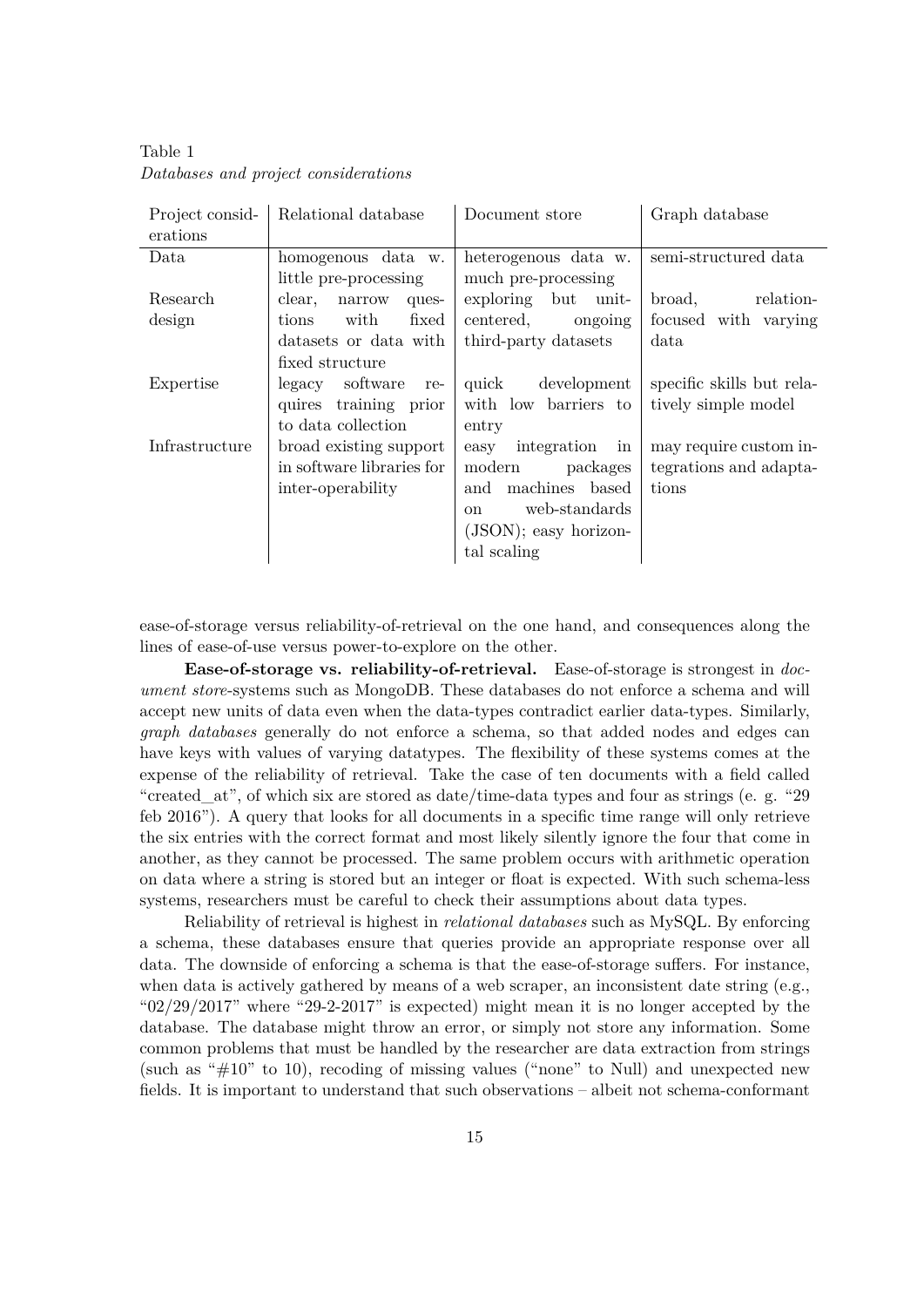and therefore in need of pre-processing – are still valid and important in terms of research purposes. Researchers opting for schema-based systems need to keep this in mind and be careful to avoid the loss of information. A reliable workflow therefore starts by creating a backup in parallel, e.g. by gathering the data into file-dumps. From there, the information still can be transferred into the database, allowing researchers to later restore otherwise lost information.

**Ease-of-use vs. power-to-explore.** Another difference in the consequences for the researchers' daily work may lie in the focus on easy-to-use systems over power-to-explore. *Document stores* are generally oriented towards storing data with little to no preparation of the system, whereas *graph databases* are pointless without the definition of relations and *relational-databases* even require careful planning and specification of a schema before inserting any data. The costs of these pre-storage decisions comes in both the training needed to understand the choices and their repercussions, as well as in designing and applying these data-models to the database in the context of a given project. The upside of using systems with an explicit data-model go beyond the assurances about reliability-of-retrieval. As a trade-off for requiring more expertise and planning, researchers are awarded with a generally more powerful system in terms of exploration-affordances. *Relational databases* shine in their ability to aggregate at different units-of-analysis due to the normalized nature of the data. By spreading observations in different units of storage, relational databases can quickly examine relationships in the data. Another advantage is that computations and enrichment can be added efficiently; for instance, to add the gender of a journalist to the database, only the respective entry in the author table needs to be edited, rather than going through all news articles to add the information there. *Graph databases* provide even more support for exploring a dataset by fully reducing data to node-edge-node triples: By linking individual values through relations, queries such as "how many articles do which authors write about the elections?" are easy to compute – provided that the articles have previously been enriched with a key that stores information on their topic.

Naturally, the considerations presented in this article are not exhaustive. In particular, we did not discuss the possibility of scaling up an infrastructure using frameworks such as *Hadoop*, in which both calculation and storage of large data sets are distributed across multiple machines in a cluster. The strength of MapReduce based solutions such as Hadoop is that they distribute a task across several machines. This is mainly interesting for the analysis of Big Data, as it greatly speeds up the analysis. But it also implies the distribution of data using a distributed file system. In that sense, the choice for a framework like Hadoop is related to data architecture as well. However, this does not necessarily have to result in fundamentally different choices: Databases like MongoDB and Elasticsearch can simply be run on top of Hadoop. Horizontal scaling using such frameworks works very well for most *document stores*, which means one can easily add additional machines to the system if necessary. Scaling up a *relational database* system can be more tricky. For many social-scientific questions, systems that run on just one machine are sufficient, especially for applications in which performance plays a role or in which a lot of data is created dynamically. If horizontal scaling is needed, however, the general decision framework we presented here (see Fig. 2) is applicable to such contexts as well.

In this chapter, we outlined how the amount and characteristics of data often used in computational social science influence the traditional social-scientific research process.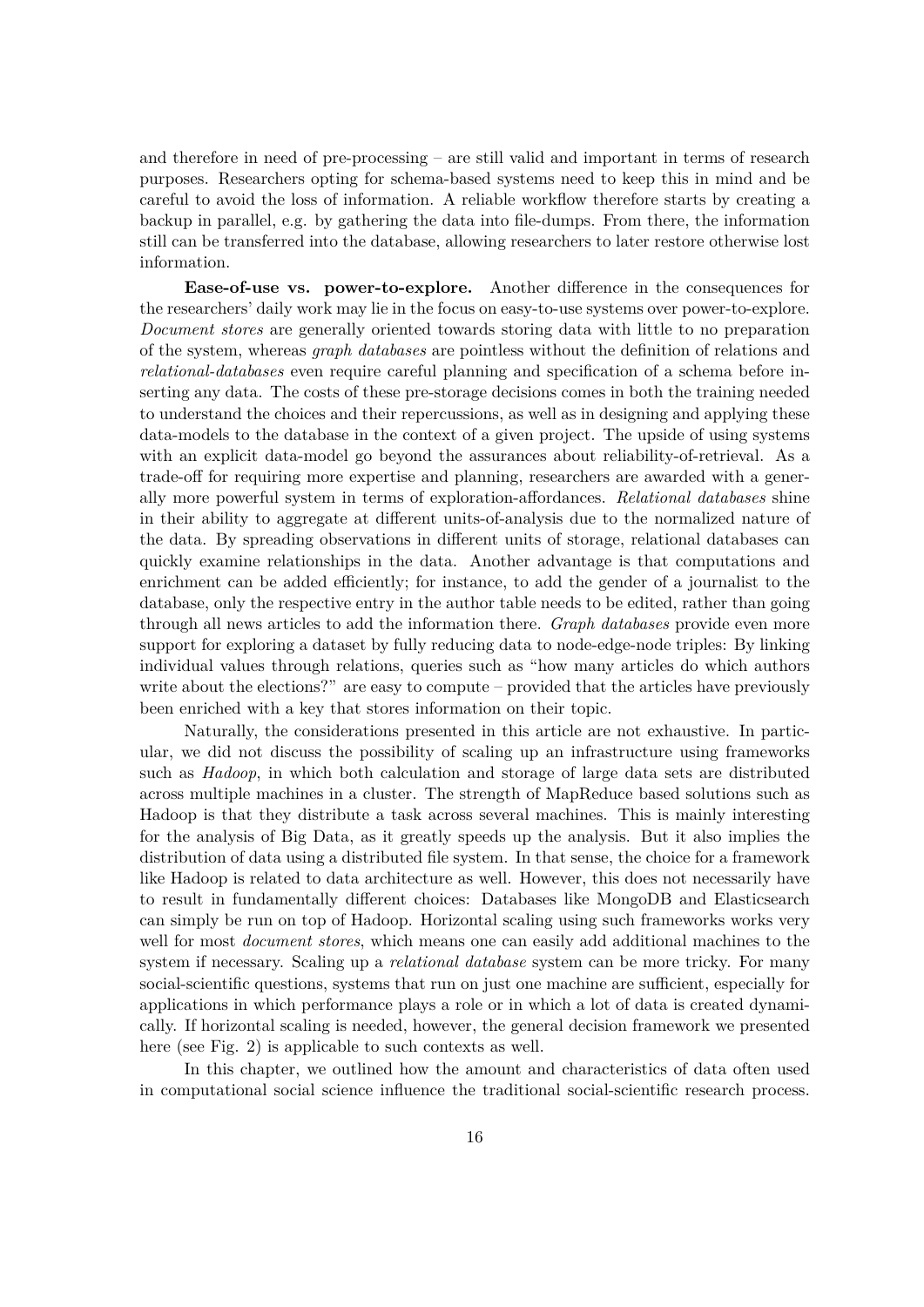In particular, we challenged the implicit assumption that data storage is mere logistics, without any meaningful considerations for researchers to make at this stage. We state that, in computational social science, the choice for a specific data architecture has become an independent step in the research process. Although mundane, its significance can be compared to the way the sampling or the choice for specific instruments and levels of measurement shape the (traditional) research process in terms of the analysis that can be conducted later on. Similarly, Vis (2013) argued that when collecting online data, the researchers' choices and the characteristics of the techniques used (e.g., APIs) "make" the data. She writes: "Researchers should aim to make themselves more aware and reflect more on the process through which they have collected data and make this as transparent as possible." We want to extend this line of reasoning to the data architecture and the choices researchers make around the storage of the data. The misperception of this stage as a mere technical problem reflects an outdated research logic that is no longer sufficient in the age of Big Data.

Considering this, we proposed four dimensions that need to be addressed in Big Data projects to assist researchers in their choice for an adequate system: the data, the research design, the expertise, and the infrastructure. We hope that the proposed guidelines help to spark a sound methodological discussion about the research process in our field, that does not see questions of data storage as a merely technical problem, but as an integral part of the computational social science.

#### References

- Behnel, S., Faassen, M., & Bicking, I. (2016). *lxml XML and HTML with Python* (Tech. Rep.). Retrieved from http://lxml.de/
- Boumans, J. W., & Trilling, D. (2016). Taking stock of the toolkit: An overview of relevant autmated content analysis approaches and techniques for digital journalism scholars. *Digital Journalism*, *4* (1), 8–23. doi: 10.1080/21670811.2015.1096598
- Bryman, A. (2016). *Social research methods* (5th ed.). New York, NY: Oxford University Press.
- Burscher, B., Odijk, D., Vliegenthart, R., de Rijke, M., & de Vreese, C. H. (2014). Teaching the computer to code frames in news: Comparing two supervised machine learning approaches to frame analysis. *Communication Methods and Measures*, *8* (3), 190–206. doi: 10.1080/19312458.2014.937527
- Comella-Dorda, S., Lewis, G. A., Place, P., Plakosh, D., & Searcord, R. C. (2001). *An enterprise information system data architecture guide* (Tech. Rep. No. CMU/SEI-2001-TR-018). Retrieved from http://repository.cmu.edu/cgi/viewcontent.cgi?article=1136&context=sei
- Field, A. (2016). *An adventure in statistics: The reality enigma*. London, UK: Sage.
- Grimmer, J., & Stewart, B. M. (2013). Text as data: The promise and pitfalls of automatic content analysis methods for political texts. *Political Analysis*, *21* (3), 267–297. doi: 10.1093/pan/mps028
- Günther, E., & Quandt, T. (2016). Word counts and topic models. *Digital Journalism*, *4* (1), 75–88. doi: 10.1080/21670811.2015.1093270
- Günther, E., & Scharkow, M. (2014). Automatisierte Datenbereinigung bei Inhalts- und Linkanalysen von Online-Nachrichten. In K. Sommer, M. Wettstein, W. Wirth, & J. Matthes (Eds.), *Automatisierung in der Inhaltsanalyse* (pp. 111–126). Cologne, Germany: Herbert von Halem.
- Inmon, W., & Linstedt, D. (2014). *Data architecture: A primer for the data scientist: Big Data, data warehouse and data vault*. Waltham, MA: Morgan Kaufmann.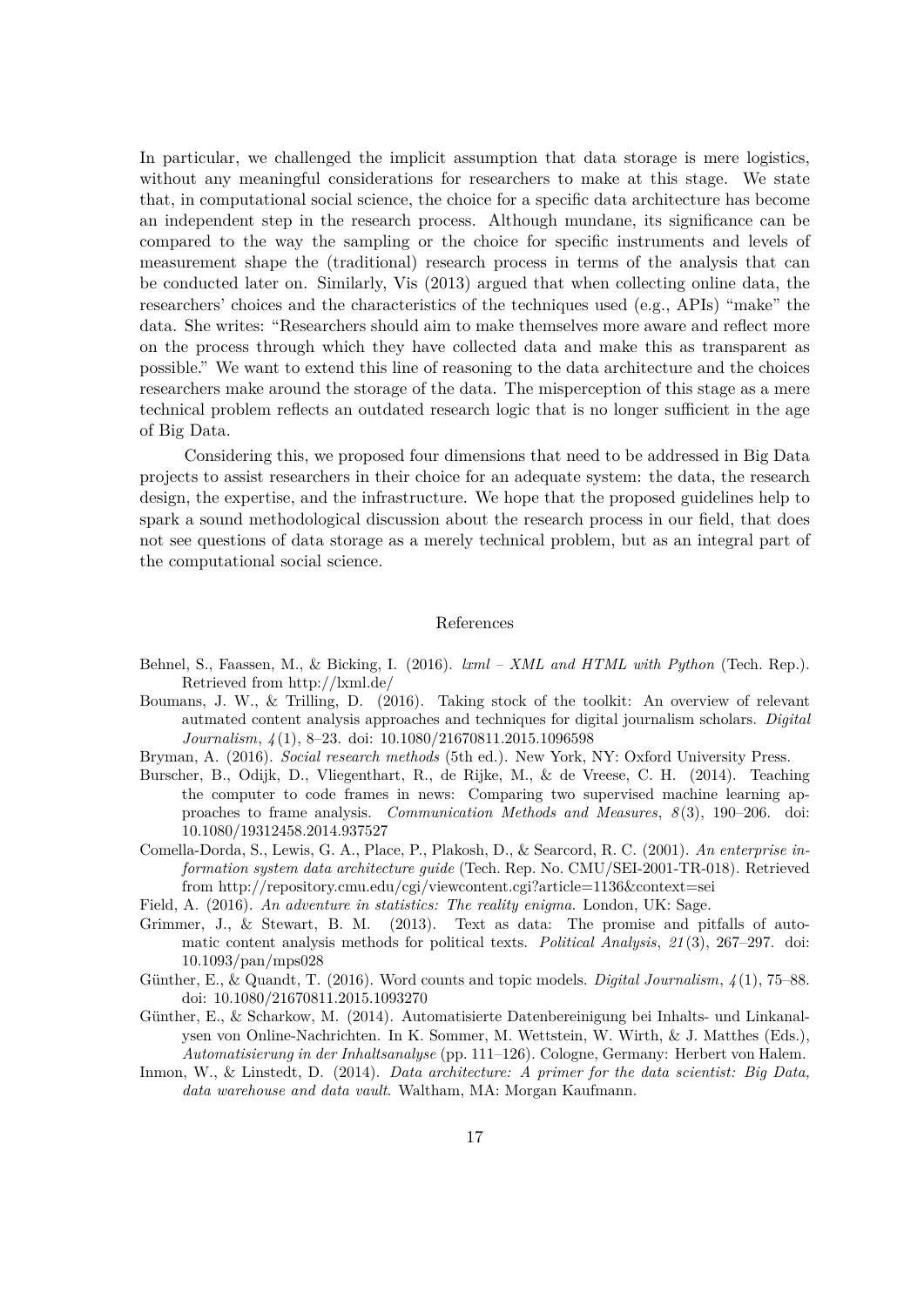- Jacobi, C., van Atteveldt, W., & Welbers, K. (2016). Quantitative analysis of large amounts of journalistic texts using topic modelling. *Digital Journalism*, *4* (1), 89–106. doi: 10.1080/21670811.2015.1093271
- Kitchin, R. (2014). Big Data, new epistemologies and paradigm shifts. *Big Data & Society*, *1* (1), 1–12. doi: 10.1177/2053951714528481
- Kitchin, R., & McArdle, G. (2016). What makes Big Data, Big Data? Exploring the ontological characteristics of 26 datasets. *Big Data & Society*, *3* (1), 1–10. doi: 10.1177/2053951716631130
- Kohlschütter, C., Fankhauser, P., & Nejdl, W. (2010). Boilerplate detection using shallow text features. In *Proceedings of the third ACM international conference on web search and data mining* (pp. 441–450).
- Maireder, A., Ausserhofer, J., Schumann, C., & Taddicken, M. (Eds.). (2015). *Digitale Methoden in der Kommunikationswissenschaft.* Berlin. doi: 10.17174/dcr.v2.0
- Pomikálek, J. (2011). *Removing boilerplate and duplicate content from web corpora* (Doctoral dissertation, Masaryk University). Retrieved from http://is.muni.cz/th/45523/fi\_d/phdthesis.pdf
- Richardson, L. (2015). *Beautiful soup documentation* (Tech. Rep.). Retrieved from https://www.crummy.com/software/BeautifulSoup/
- Robinson, I., Webber, J., & Eifrem, E. (2015). *Graph databases: New opportunities for connected data*. Beijing: O'Reilly.
- Trilling, D. (2014). Weg vom manuellen Speichern: Automatisierte Datenerhebung bei Onlinemedien. In K. Sommer, M. Wettstein, W. Wirth, & J. Matthes (Eds.), *Automatisierung in der Inhaltsanalyse* (pp. 743–789). Cologne, Germany: Herbert von Halem.
- Tupper, C. (2011). *Data architecture: From zen to reality.* Waltham, MA: Morgan Kaufmann.
- Vis, F. (2013). A critical reflection on Big Data: Considering APIs, researchers and tools as data makers. *First Monday*, *18* (10), 1–16. doi: 10.5210/fm.v18i10.4878
- Waldherr, A., Maier, D., Miltner, P., & Günther, E. (2016). Big Data, big noise: The challenge of finding issue networks on the web. *Social Science Computer Review*, 1–17. doi: 10.1177/0894439316643050

| Term         | What is it?                                                                                                                                                                                    | Example                                                                                       |
|--------------|------------------------------------------------------------------------------------------------------------------------------------------------------------------------------------------------|-----------------------------------------------------------------------------------------------|
| HTML tag     | Building block of web pages auch as<br>title, heading, paragraph, hyperlink,<br>image, list, table                                                                                             | <a href="http://www.nytimes.com/">The<br/>New York Times</a>                                  |
| <b>CSS</b>   | Cascading Style Sheets; language to<br>describe the presentation of a web<br>page; e.g. attributes style classes to York Times<br>HTML tags that indicate presenta-<br>tion such as blue color | <a <br="" href="http://www.nytimes.com/">class="link_to_source"&gt;The New</a>                |
| CSS selector | Rule to find and extract a specific<br>part of a web page, looking for a tag<br>with a specific CSS class                                                                                      | class="link_to_source" could be<br>targeted to extract all blue hyper-<br>links in a web page |
| <b>XPATH</b> | Rule to find and extract a specific<br>part of a web page, similar to CSS<br>selectors                                                                                                         |                                                                                               |

#### **Appendix: Overview of Technical Terms**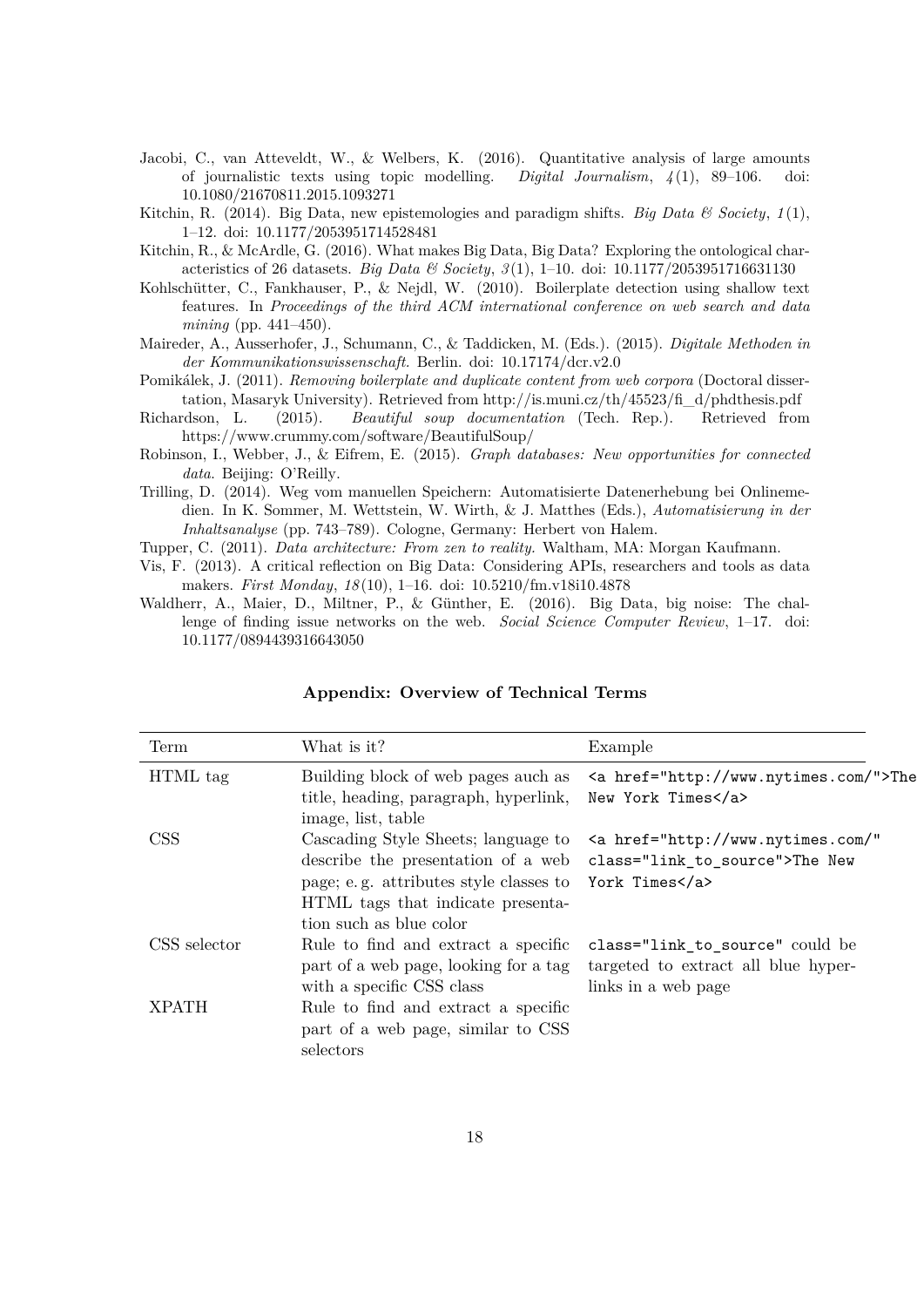| (Information) Re-<br>trieval            | Describes the activity of providing<br>access to unstructured information<br>in various data storage systems                                                                                                                              |                                                                                                                       |
|-----------------------------------------|-------------------------------------------------------------------------------------------------------------------------------------------------------------------------------------------------------------------------------------------|-----------------------------------------------------------------------------------------------------------------------|
| Data-related                            |                                                                                                                                                                                                                                           |                                                                                                                       |
| Data                                    | A collection of observations                                                                                                                                                                                                              | newspaper articles, posts on Hacker<br>News, etc.                                                                     |
| Unit of data $/$ unit<br>of observation | a set of data-points, generally about<br>one object, such as a newspaper arti-<br>cle, which includes data points such<br>as the headline, the content, the<br>author, the number of times read<br>etcetera.                              | A newspaper article, a post on<br>Hacker News                                                                         |
| Data points                             | a specific value associated with a<br>unit of data, such as the name of an<br>author of the number of times an ar-<br>ticle is read                                                                                                       | 10 (times read), "John Doe" (author)                                                                                  |
| Data model                              | An implicit, but preferably explicit<br>understanding of data including the<br>format and relations.<br>Not to be<br>confused with the schema, which<br>is a specific formatting requirement<br>based on the more abstract data-<br>model |                                                                                                                       |
| Database-related                        |                                                                                                                                                                                                                                           |                                                                                                                       |
| Schema                                  | Describes<br>the<br>οf<br>structure<br>$\mathbf{a}$<br>database, i.e.<br>which tables ex-<br>ist with with columns and how they<br>are related to each other, often<br>represented as a diagram                                           |                                                                                                                       |
| SQL                                     | Structured Query Language; lan-<br>guage to interact with a relational<br>database; typically used to insert,<br>modify, query, and delete data                                                                                           |                                                                                                                       |
| SQL query                               | is an operation based on the SQL<br>language                                                                                                                                                                                              | Find the titles of all articles from<br>the source with id 5: SELECT title<br>FROM articles WHERE source_id<br>$= 5;$ |